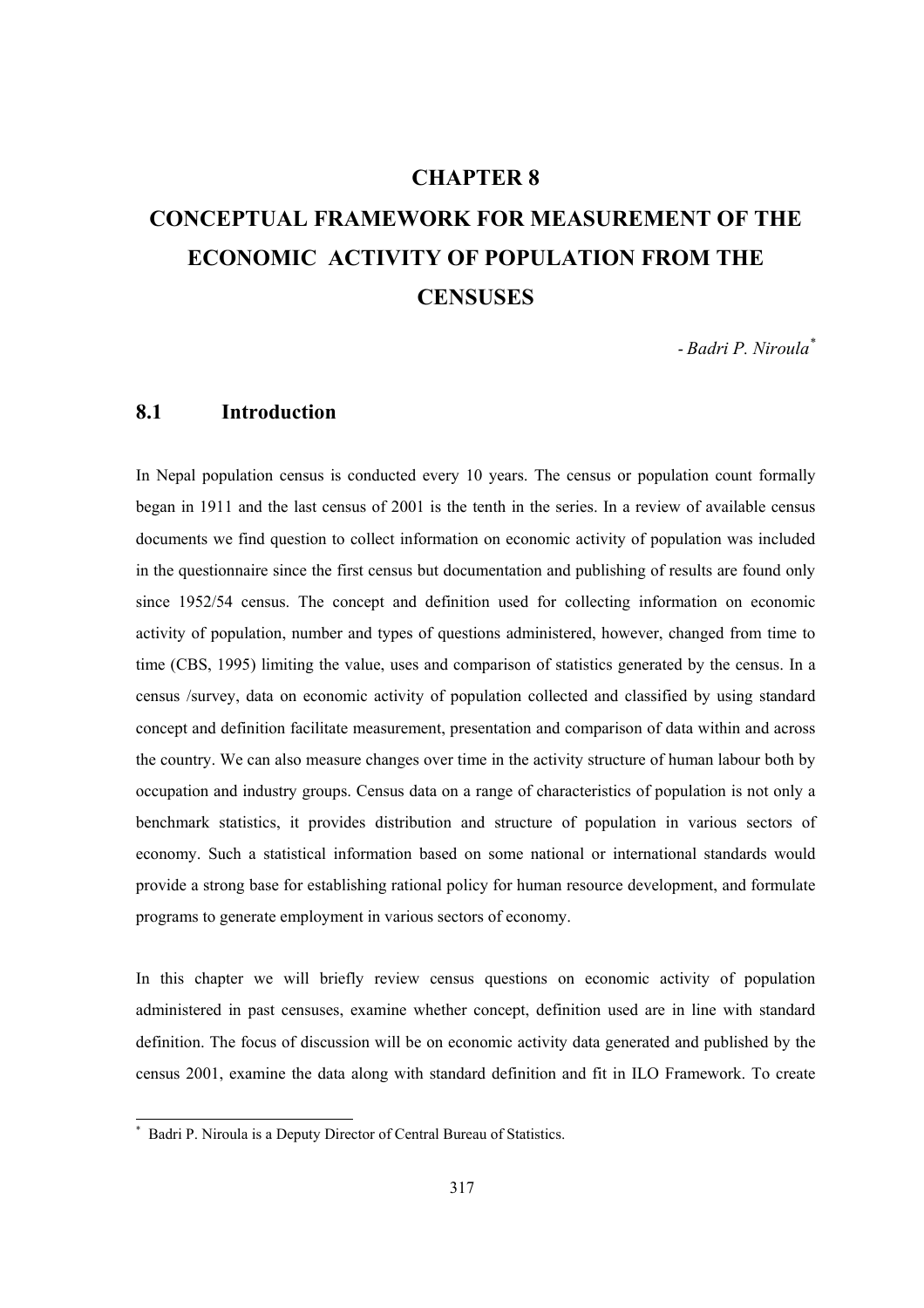interest of users on economic activity of population and make meaningful utilization of data, the classification goes beyond the Framework.

# **8.2 Background**

In a census/survey, the problem of collecting statistics on economic activity of population starts from the beginning and cycles through the stage of presentation. For instance – understanding the concept of work, making a clear distinction between economic and non-economic activity/work, establishing a working definition for measuring participation of work force, formulating questions to be included in the schedule, training personnel at various levels, administering questions in the field, editing collected information, if necessary, recognizing and classifying collected information in various occupation and industry groups and then presentation of statistics to users has been a challenging task. On the part of data presentation, it has been difficult to ensure that data are based on standards, user friendly, comparable with the past both at the national and international levels. In a census or large scale survey, difficulty in explaining and properly implementing the concept of work/activity (economic and non-economic), particularly in the developing country, has been well recognized. In the context of collecting information on economic activity of population it has been difficult to explain and understand the concept of economic and non-economic work. Beginning from initial to the implementation stage, it becomes difficult to explain to census personnel and respondents about what constitutes a work to be economic and/or non-economic. This is because, in many instances, we find individuals work whole day in a farm field or elsewhere without economic gain; it takes hours to collect water and firewood for family consumption and to collect fodder to feed livestock in which they realise no economic gain. In the developing world, it is also true that work performed by most individuals is unpaid work. Work performed within the household, mostly by females, is either not recognized as economic (given economic value) and even if recognized as economic for national accounting purpose, the value of such work has not been fully acknowledged at the household level. Therefore, work performed by females (mostly within household and also elsewhere) are not properly reported during enumeration, or adequately captured in statistics. In many developing countries of the world, evidences have shown under reporting of economic work, particularly under valuation of women's work.

Population censuses have been the major source of data on economic activity of population of Nepal. Censuses of Nepal have no doubt been collecting and presenting information on economic activity of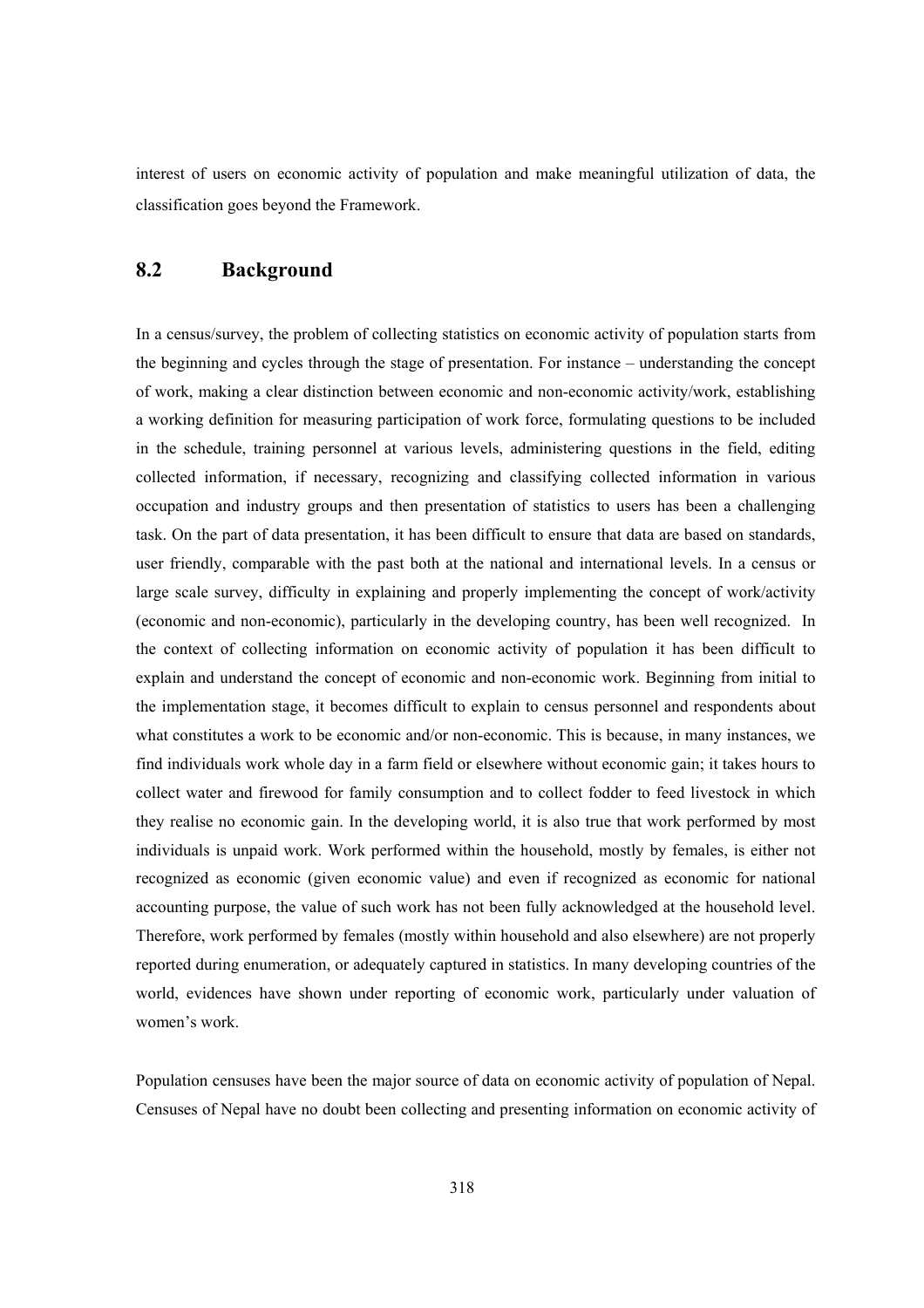population, but have not yet followed a set of proper and standard definition for measurement, classification and presentation of population by economically active, not economically active, employed, unemployed and so forth. Moreover, presentation of data on the subject is, occasionally, in such a way that they deviate from the standard, and are likely to confuse the users resulting in under and/or improper use of data.

In the censuses, question on economic activity of population was asked to all persons of specified age. Table 8.1 presents census year, population and the size on which question on economic activity was administered. As it appears, in the table in each census, at least three fifths of the population had to respond to economic activity questions, except in 2001. Most of the population who had to respond to the census is the workforce of the nation. Once data is collected, measurement needs to be standardized so that the product statistics is properly presented, understood and used at various levels without confusion.

|             |                          |                                          | Population of Specified Age            |                          |  |  |  |  |  |
|-------------|--------------------------|------------------------------------------|----------------------------------------|--------------------------|--|--|--|--|--|
| Census Year | <b>Total Population</b>  | Age for Eco.<br><b>Activity Question</b> | Number                                 | % of Total<br>Population |  |  |  |  |  |
| 1952/54     | 8,235,079                | $10$ years +                             | 6,003,359                              | 72.9                     |  |  |  |  |  |
|             |                          | $15$ years +                             | 5,069,434                              | 61.6                     |  |  |  |  |  |
| 1961        | 9,412,996                | $10$ years +                             | 6,720,057                              | 71.4                     |  |  |  |  |  |
|             |                          | $15$ years +                             | 5,659,931                              | 60.1                     |  |  |  |  |  |
| 1971        | 11,555,983               | $10$ years +                             | 8,178,620                              | 70.8                     |  |  |  |  |  |
| 1981        | 15,022,839               | $10$ years +                             | 10,517,888                             | 70.0                     |  |  |  |  |  |
| 1991        | 18,491,097               | $10$ years +                             | 12,977,612                             | 70.2                     |  |  |  |  |  |
| 2001        | 22,736,934<br>Enumerated | $10$ years +                             | Est. population in<br>sample 33,61,730 | 14.8                     |  |  |  |  |  |

**Table 8.1 : Total population and population of specified age and over by census year, Nepal, 1952/54 – 2001.** 

Source : Population censuses of Nepal, 1952/54 - 2001, Central Bureau of Statistics.

In a country like Nepal, where labour force survey is only occasional undertaking, censuses have been the major source of economic activity data. It is very logical, therefore, to collect adequate statistics in the census and diagnose how workforce of the nation spend their time over the year, allocate them on standard classification, and make a realistic plan for utilizing national human resource.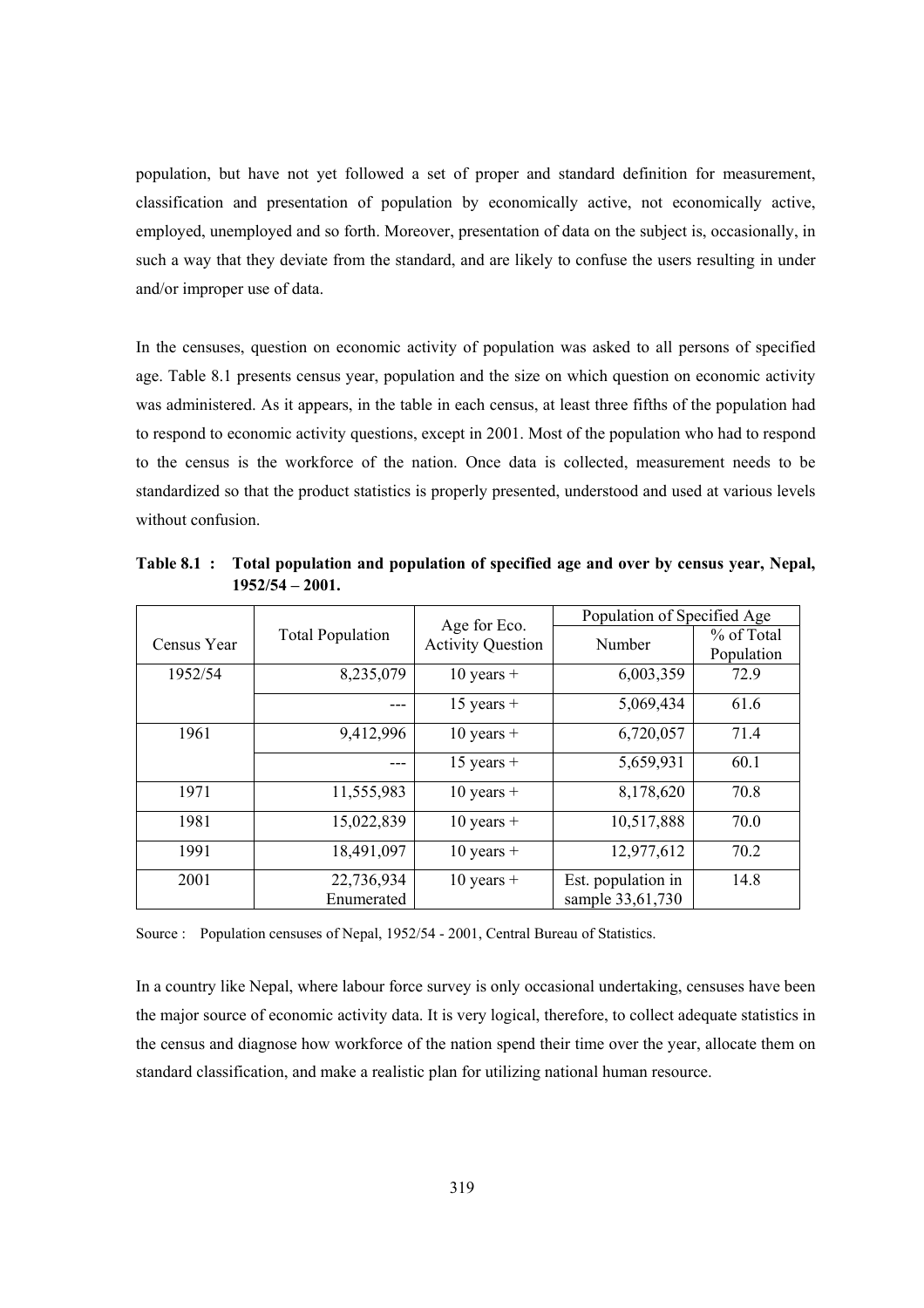### **8.3 Literature Review**

### **8.3.1 Concepts of Economic Activity**

Although all persons consume goods and services, only a part of the entire population of a country is engaged in producing such goods and services. Obviously, the youngest and the oldest and physically and mentally incapacitated do not engage in such economic activities because of the inability to do so. The manpower of a nation then is the totality of persons who could produce the goods and services if there were demand for their labours and they desired to participate in such activities. The Economically Active is that part of the manpower which actually engages or attempts to engage, in the production of economic goods and services (Shryock and Seigel, 1971).

The concept of economic activity for the measurement of the economically active population is defined in terms of production of goods and services as set forth by the UN System of National Accounts (SNA, 1993). Activities which produce goods and services are also described in the system. The production boundary has been widened over time. According to International Labour Office (ILO) guidelines, economically active persons are persons engaged or intent to engage in the production of goods and services included within the boundary of production of the system. In the census 2001, efforts have been made to define activities in line with the current ILO standards which in tern are based on the (SNA, 1993).

A clear understanding of the concept and boundary of economic activity is fundamental to the correct application of the definition of employment, unemployment, and economically active population in surveys of households or individuals. The exact boundary between economic and non-economic activities is a matter of convention, but unless a precise line is drawn the correct statistical treatment of many situations encountered in practice can not be determined, and in consequence, the resulting statistics are more likely to be subject to controversy and to higher response errors.

As described in the System of National Accounts (SNA, 1993), activities that fall within the production boundary of the system are summarized as -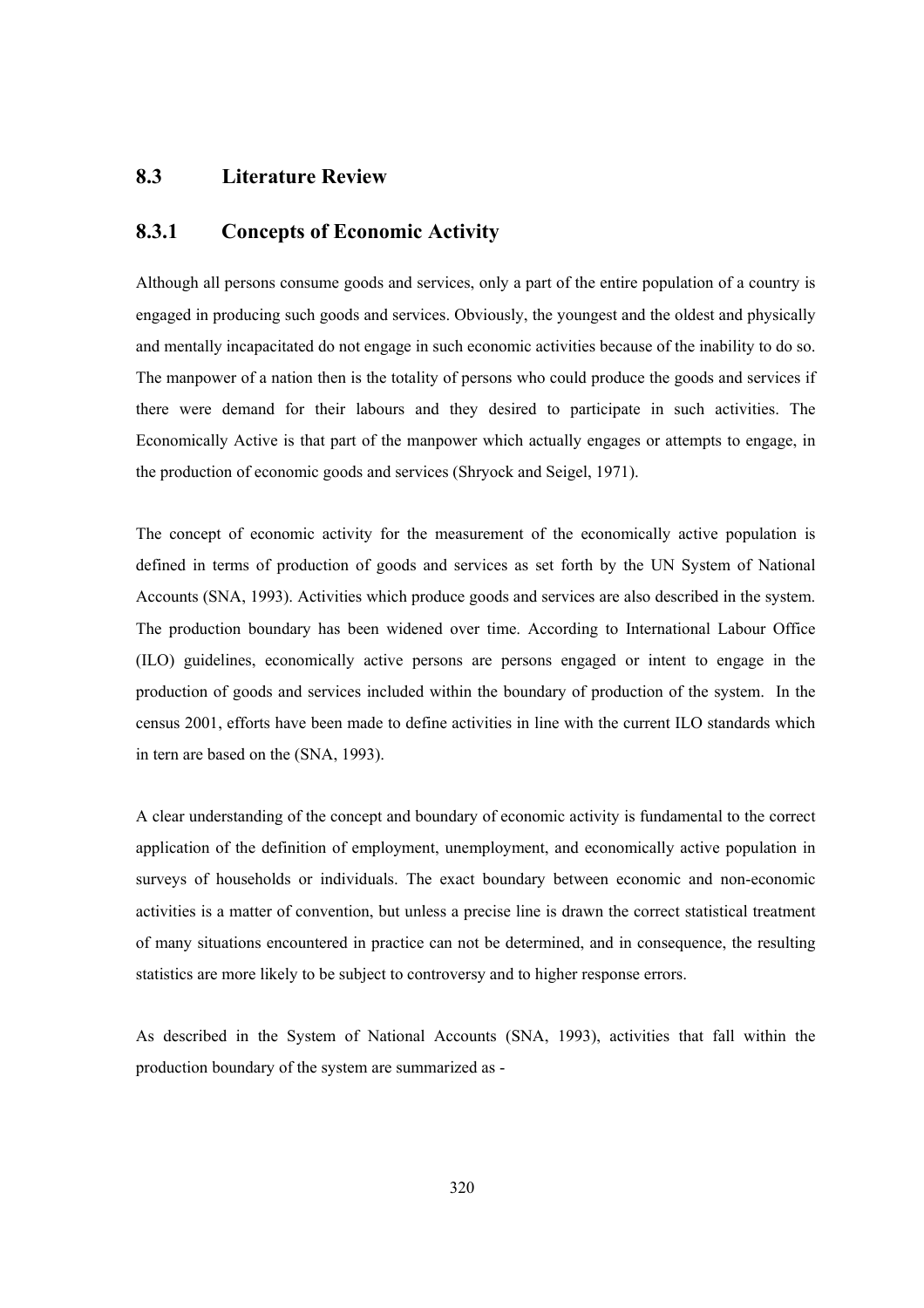- 1) The production of all individual or collective goods or services that are supplied to units other than their producers, or intended to be so supplied, including the production of goods or services used up in the process of producing such goods or services;
- 2) The own-account production of all goods that are retained by their producers for their own final consumption or gross capital formation
- 3) The own-account production of housing services by owner-occupiers and of domestic and personal services produced by employing paid domestic staff.

Note that the SNA production boundary excludes the following types of production for own consumption, they are - the own-account production of domestic and personal services by member of the household for their own final consumption. Some examples of those domestic and personal services are -

- a) The cleaning, decoration and maintenance of the dwelling occupied by the household, including small repairs of a kind usually carried out by tenants as well as owners;
- b) The cleaning, servicing and repairs of household durables or other goods, including vehicles used for household purpose;
- c) The preparation and serving of meals; the care, training and instruction of children; the care of sick, infirm and old people; the transportation of members of the household or their goods.

Based on the concept of economic and non-economic activity, production boundary as described in the SNA, and census information on economic activity, performed by individuals in the reference year, ILO recommends a framework for measuring Usual Activity of population.

# **8.4 ILO Framework for Measurement**

For economic activity data collected in a census, the ILO recommends a framework for measuring usual activity of population (ILO, 1990). For the measurement, the framework make use of data collected during the reference period of one year and on the basis of specified definition, classifies total population of specified age in groups and sub-groups. The recommended framework for measurement of the Usually Active Population is presented in the Figure 8.1.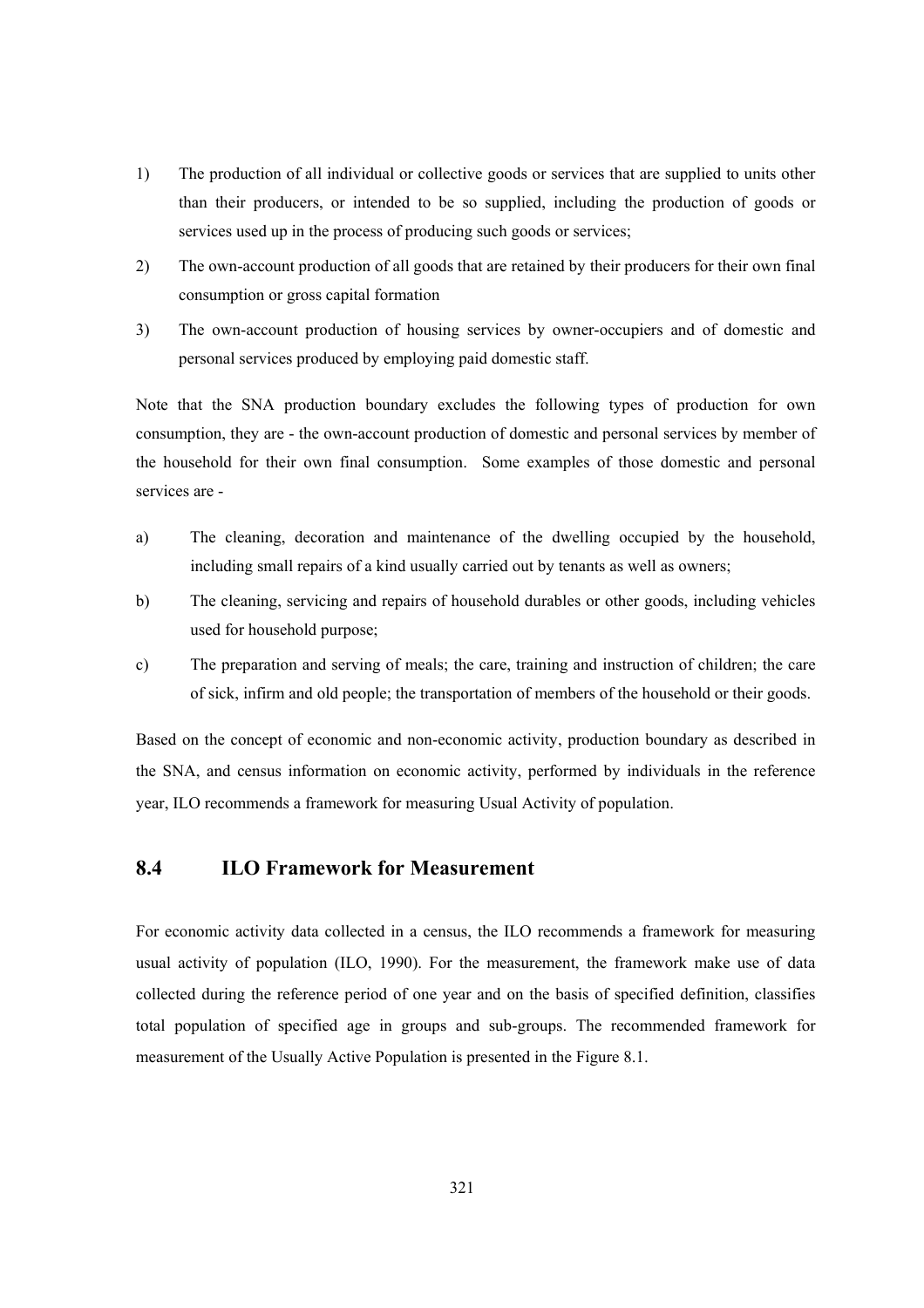#### **Figure 8.1**



#### **ILO framework for measurement of the usually active population**

Source : ILO, 1990.

The framework is a fundamental base for classifying national workforce and could be used to arrange population in various groups and sub-groups. The framework is useful to standardizes the population statistics and also enables to compare with population of other nation(s) similarly classified.

# **8.5 Census Data on Economic Activity**

From a review of available questionnaire administered in population censuses of Nepal, we find data collection on economic activity of population began since the first census of 1911. But documentation and presentation of results is found only since 1952/54 census. Until census 1941, we have only census questionnaire available. The type of questions administered in those censuses reflect that effort was made to apply standard definition and collect data on economic activity, but neither questions used were adequate nor terms used were clearly defined. Similarly, reference period for which data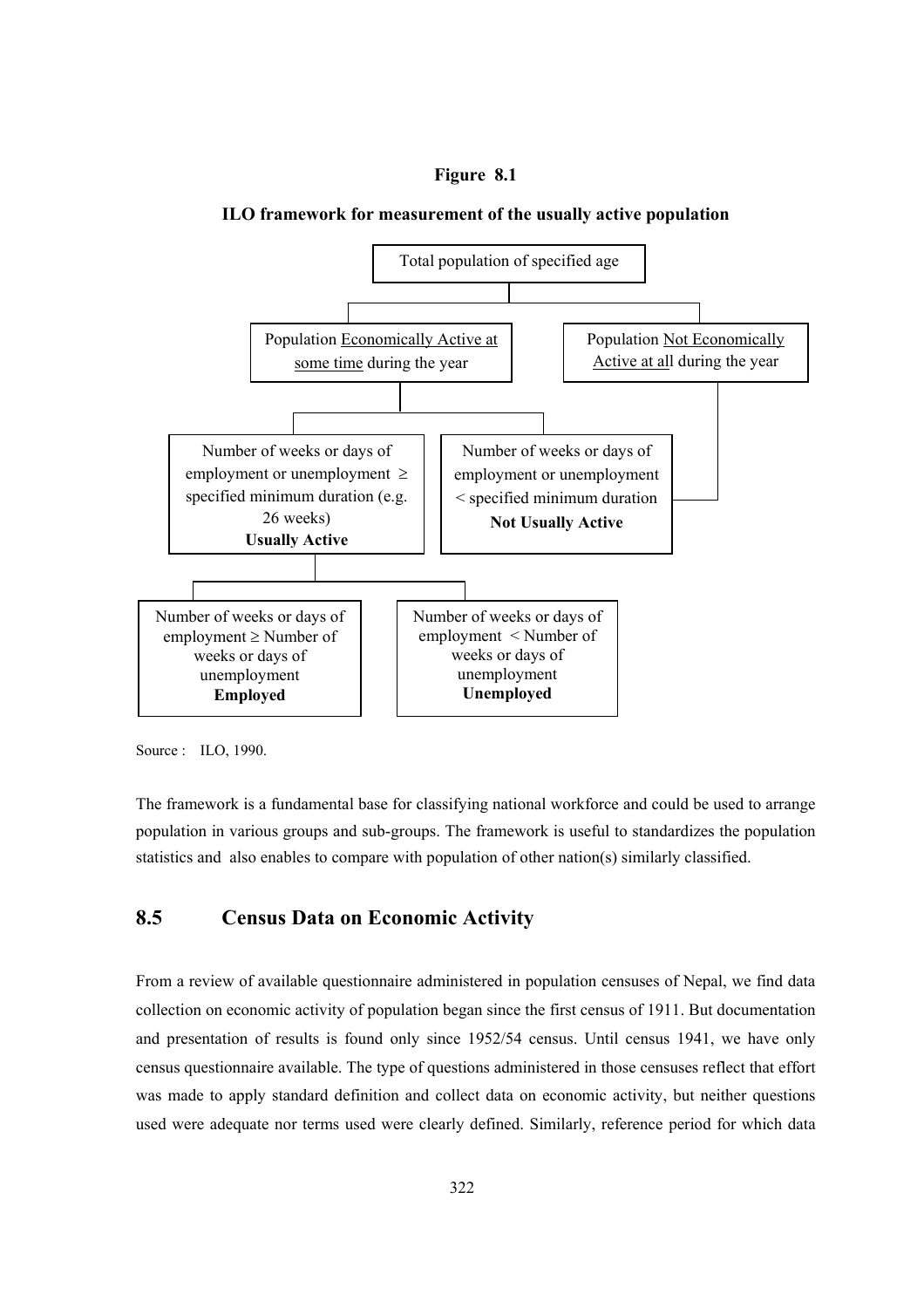refer to, minimum age for asking question is not found clearly stated in the questionnaire. Besides, some of economic activity questions were asked only to male population, females were not bothered. In census 1952/54 and after, there is a gradual progress. Attempt has been made to collect comprehensive information on economic activity of population, improvement has been made to define and explain economic, gainful and non-economic work. But again types of questions asked, the duration respondent worked in the reference year, and minimum age for respondent differ from census to census. In the past censuses, even though effort was made to define economic, non economic activity/work in line with the ILO standard, but questions administered were inadequate to collect complete information required by the standard measurement. Economically active and not economically active population was loosely defined for the tabulation and presentation of past census data.

Regarding implementation of conceptual aspect of economic non-economic activity/work, reference period used, types of questions administered, and documentation of results, census development could be arranged in four stages –

- 1. 1911 through 1941
- 2. 1952/54
- 3. 1961 through 1981
- 4. 1991 and 2001

A review of census questions, since census 1952/54, on economic activity of population, presented in the annex 8.2, we find questions administered in the census 2001 of Nepal resemble, to a large extent, with the questions of census 1991. Questions of 2001 are further elaborated to separately capture extended economic activities described in SNA as extended boundary of production and also separate question is set for those seeking job. Questions for 2001 are designed to allow more flexibility to classify population under economically active, not economically active, employed and unemployed categories, and also to allow comparison, if any possible, with economic activity data of the past.

# **8.6 Reference Period**

In a census/survey, generally, there are two types of reference period used for collecting and measuring economic activity of population. One is the long and the other the short reference period. Long reference period is normally of one year (12 months). Short reference period is of one month or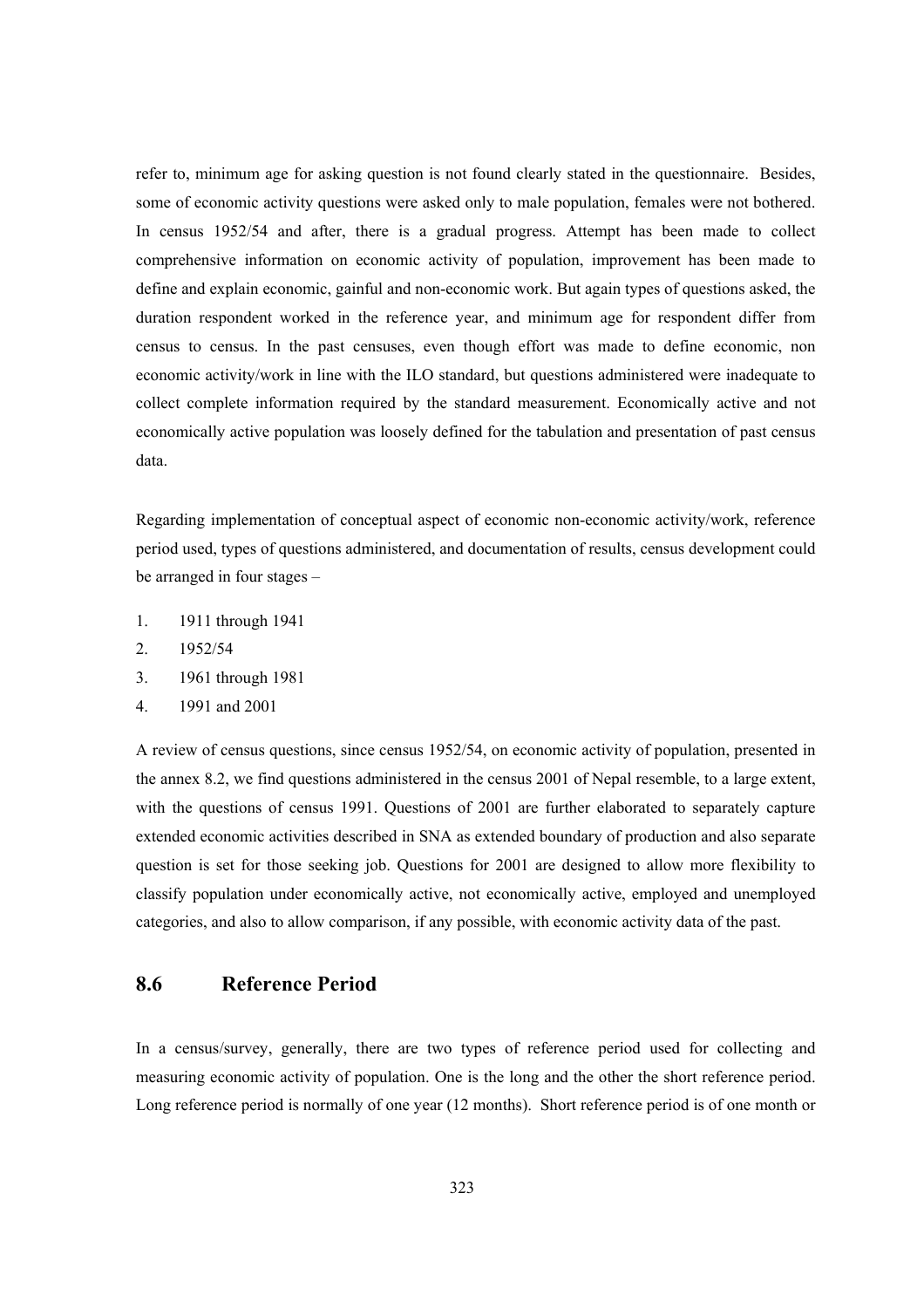one week or even of one day, depending on the situation and the objective of measurement. If the long reference period is used, the activity mostly performed during the reference year is termed as – Usual Activity. If short reference period is used it is termed as – Current Activity and data is used to measure "labour force participation" of population. Both long and short periods have merits and limitations. Population censuses of Nepal have mostly been collecting economic activity data by using long reference period. That means, census data on economic activity of population is collected on 12 months reference period preceding the census and, therefore, data have been largely used to measure "usual activity" of population of Nepal. Occasionally, data was collected also on short period basis (in 1952/54 and 1981) but they were not published for use. Nepal Labour Force Survey, 1998/99 used both short and long reference period for measuring activity of the workforce.

# **8.7 Census 2001**

In the preparatory stage and during formulation of census questions, series of discussion were held among experts within and outside of CBS. The focus of discussion was primarily to simplify question on social and economic activity aspects of population. On economic activity, intention was to capture all types of activities performed by individuals, particularly performed by female(s) within and outside home during the reference period. Finally, a consensus was reached to fix questions and make it a gender responsive census. Accordingly, the census manual made possible attempt to explain, with examples in Nepalese context, economic, extended economic and non-economic activity as recommended by the SNA, 1993. Questions and response categories were formulated in such a way that the data on economic activity could be classified in accordance with the ILO definition on usual activity and allow flexibility for comparing data with the past census. Questions on economic activity were placed in Form - 2 (designed and prescribed for enumeration in sample households).

# **8.7.1 Census Questions on Economic Activity**

To measure economic activity of population, classify them on economically active, not active, occupation, industry, status of work and reasons for not being usually active, there are 6 questions in the Form 2, for all person 10 years and over in sample households. The following two main questions (Q. 15 and 16) were used to answer the remaining 4 questions (Q. 17,18, 19 and 20). The main questions are –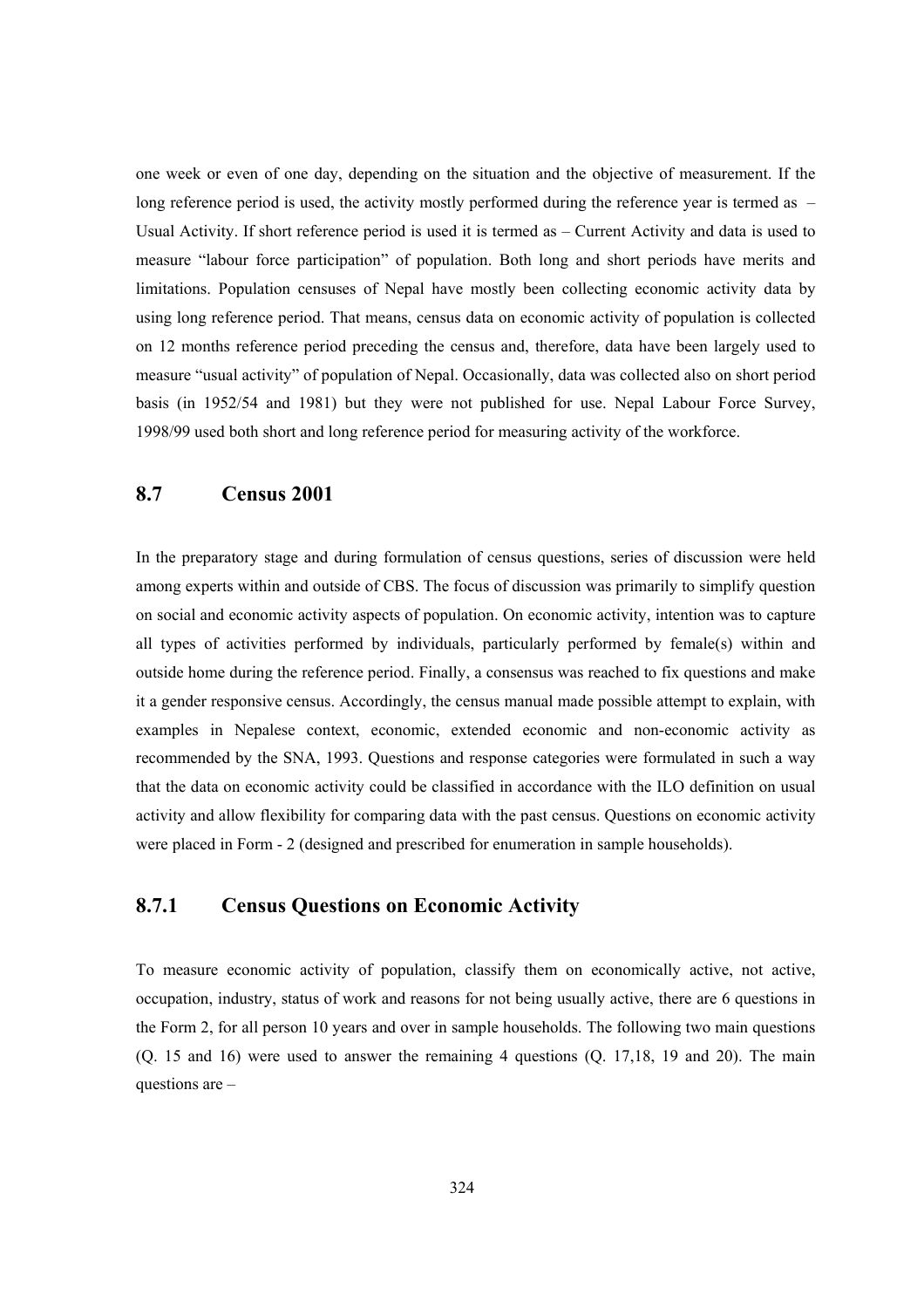#### *Q 15. In the last 12 months, what was the …… (person) usually doing?*

Enumerator was instructed to ask and confirm usual activity performed as described in census manual, and mark only one activity, among eight response categories listed in the schedule. Response categories provided are –

- 1. Own agricultural activity
- 2. Wage/salary earning
- 3. Own non-agricultural activity
- 4. Extended economic activity
- 5. Seeking economic job
- 6. Household chores/duties
- 7. Study/Training
- 8. Did not do any of the above

The marked activity would be the activity the person was usually doing during the reference year.

# *Q 16. In the last 12 months, how many month(s) did ……. (person) do/performed the following types of work/activity?*

Category of activities are ---

|    | Economic activity (response categories $1, 2$ and $3$ in Q. 15)            | month  |
|----|----------------------------------------------------------------------------|--------|
| 2. | Extended economic activity (response category 4 in Q. 15)<br>.             | month  |
| 3. | Looking for /seeking economic job (response category $5$ in Q. 15)<br>.    | month  |
| 4. | Did not do any economic work (response categories $6, 7$ and $8$ in Q. 15) | month  |
|    |                                                                            |        |
|    | Total                                                                      | months |

Note : To simplify the presentation four response categories, numbered 1, 2, 3 and 4 in question 16, are presented as response a, b, c and d respectively in boxes of figure 8.2, figure 8.3 and the annex 8.1.

Instruction to enumerators was to compute total time, in month, spent in doing any of activity during the reference period of 12 months and then write number of month(s) in the respective category. Total month(s) declared in each of the four response categories, added together must equal 12 months, the reference period preceding the census.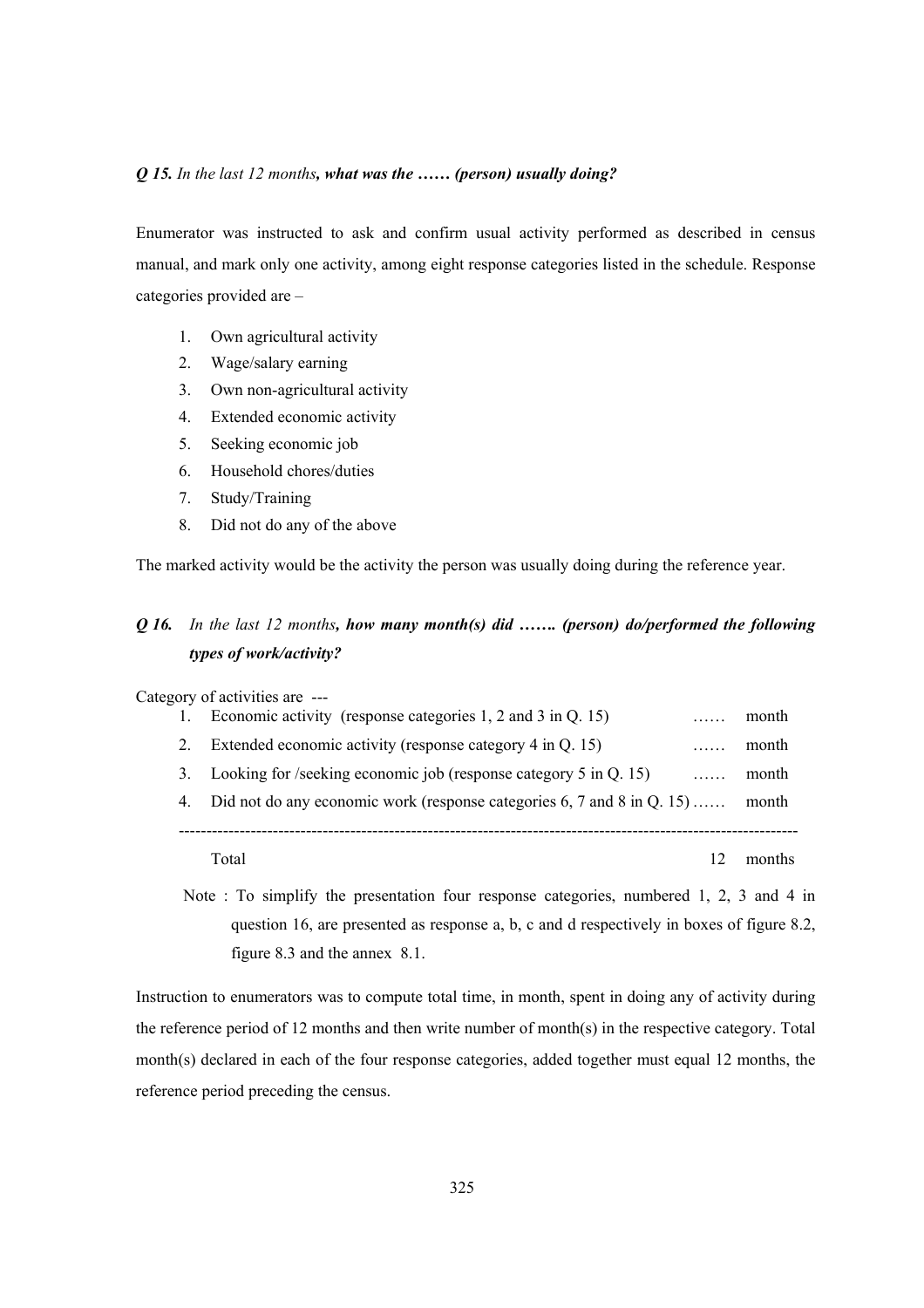Now, by definition of economic and non-economic activity/work, number of month(s) spent in performing activities of economic value declared in response category 1 and 2 (economic activity and extended economic activity), in question 16, during the reference period of 12 months preceding the census, constitute total months spent in doing economic activity/work. Similarly, number of month (s) declared in 3 constitute time spent in seeking economic job/work, and month(s) declared in 4 constitute time spent in doing non-economic activity, such as study/training, household work and /or non of any activity at all declared in 1, 2 and 3, during the reference year.

# **8.7.2 Census 2001 Data Within and Beyond the Framework**

Number of month(s) stated in each of the four response categories, in question 16, by an individual of age 10 years and over, provides us empirical information on how workforce of the nation spent their time during the reference year. It would, therefore, be a rational approach to arrange all possible combination of months declared in four response categories, in question 16, in such a way that each individual enumerated in the census fits in the classification of ILO Framework, given in Figure 8.1.

Such an arrangement of four response categories and all possible combination of month(s) likely to be reported in corresponding responses is presented in the Annex 8.1 and economic activity data obtained from the census has been logically fitted in the framework. As the data for economic activity of population come from sample households of the census 2001, estimates of population are, accordingly, presented in various classification of the Framework in the Figure 8.2. The arrangement, presentation of the response categories and combination of stated time (in month) is made in such a way that the fitted 2001 economic activity data in the framework can easily be understood.

The presentation is the only initial classification according to the standard definition. Further classifications, such as – occupation, industry, status of employment of economically active, and reason for not being usually active for those not usually economically active by sex, age etc. can readily be made on this standard base. Fitting of population data of 2001 in the framework has also enabled us to compute rates for conventional measurement, such as - economically active, not economically active, employed, unemployed and so forth.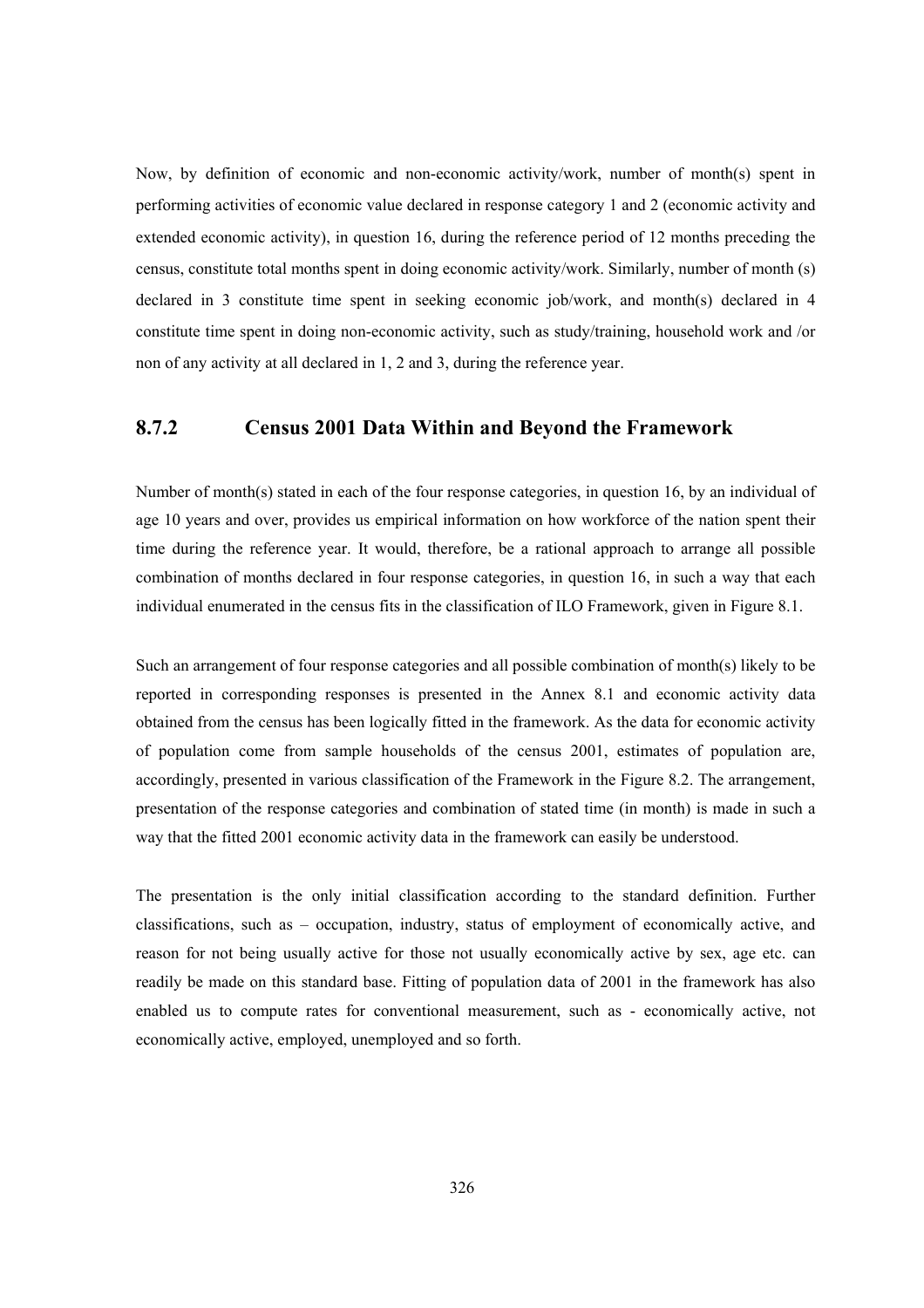

Note : Population number is given in parenthesis, percentages are per cent of the total population 10 years and over. To simplify the presentation response categories 1, 2, 3 and 4 in question 16 are presented as a, b, c and d respectively in figures 8.2 and 8.3.

The arrangement of response categories and computation of all possible combination of months reported in those categories not only facilitated to fit the economic activity data in the framework but also legitimately allows us to go beyond for a logical classification. For each set of classification of the framework, the beyond classification tells us how individuals spend their time – whether worked for some time, looked for job or remained economically idle and for how long. The value of beyond classification will be realised more when we go for resource planning at the micro levels, such as – rural, urban, region, districts etc. One such beyond classification is presented in the figure 8.3 where priority for classification is given to the first three response categories i. e. number of months doing economic activity, extended economic activity and seeking job. Estimates of population 2001, for each beyond classification, are presented in the same figure 8.3.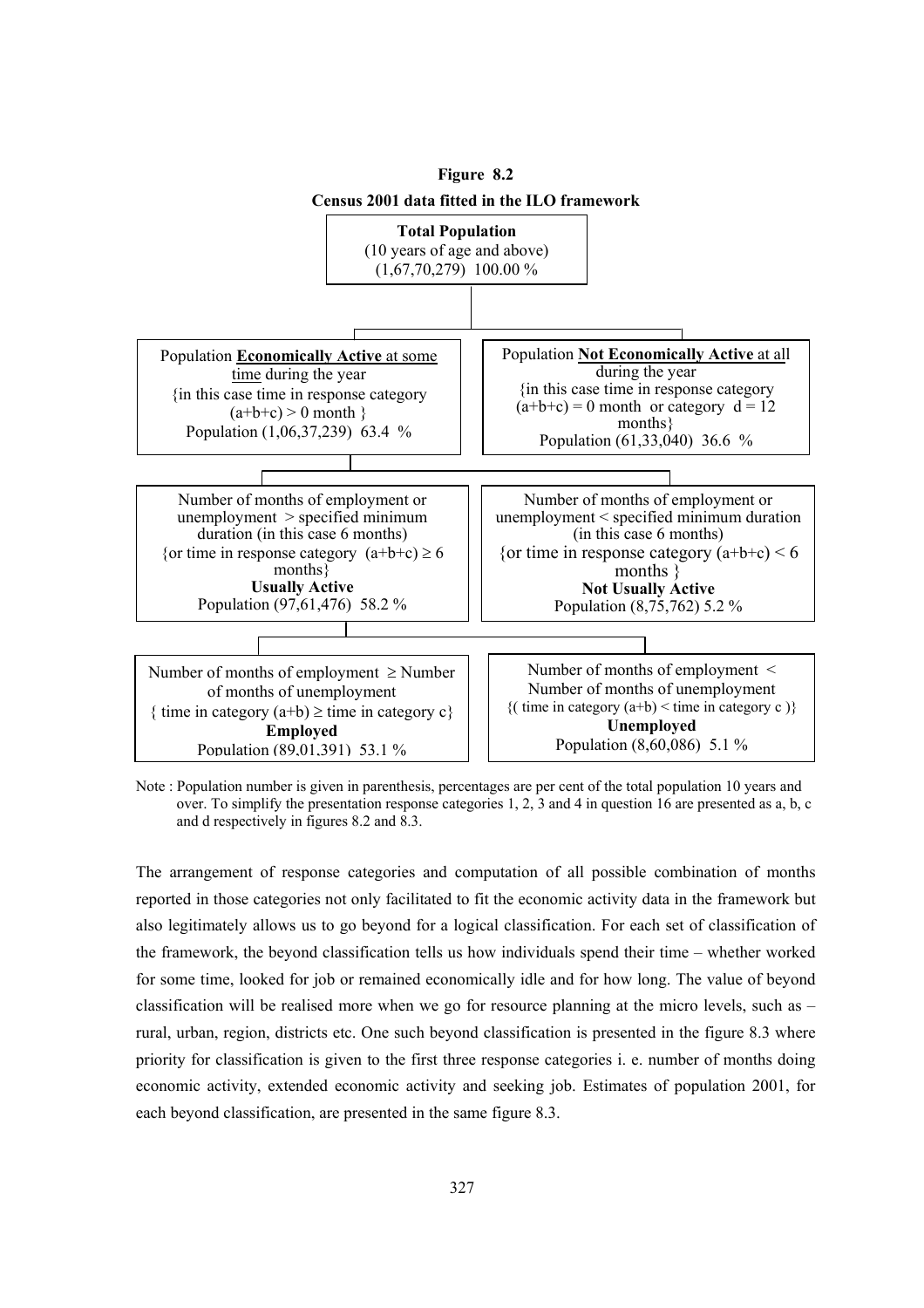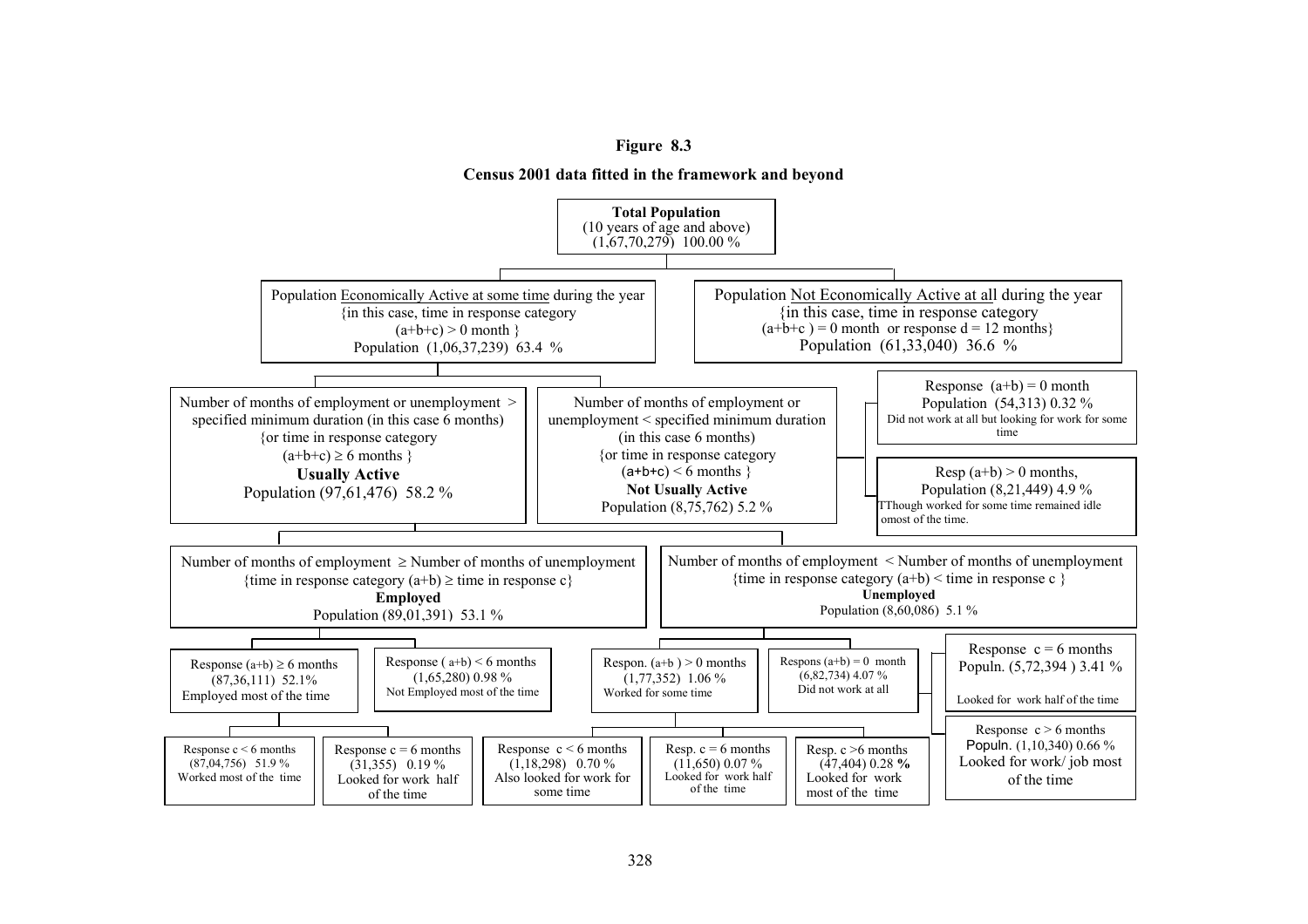It is obvious that, in the framework for measurement of the usually active population, we have validly fitted data obtained from census 2001. We could go further and classify data beyond the framework as per our need. Moreover, classification beyond the framework not only facilitates us to understand comprehensively how the workforce of the nation utilized their time, it also helps us to comprehend how data published in the National Report deviate from the standard. We may also investigate possibility for comparing 2001 data with data of similar nature obtained from past censuses. It is needless to emphasize the importance of such a comprehensive statistics for human resource planning and develop program of action for generating employment not only at the national level but would be much more important while planning at the grassroots level.

 In Figure 8.2 and 8.3, number of persons and corresponding percentages given in each category are self-explained. After fitting economic activity data in the framework, we find that among 16.8 million persons of Nepal, 10 years of age and over, 63.4 per cent are economically active at some time and 36.6 per cent are not economically active at all during the reference year preceding the census. Among the workforce, 58.2 per cent are usually active and 5.2 per cent are not usually active. The census revealed estimated unemployed is 5.1 per cent of the total population 10 years & over of the country.

In addition, some important indicators about population of Nepal can be derived from the combination structure presented in annex 8.1. Among 16.8 million person 10 years and above -

(during the reference period of 12 months preceding the census)

- a. Who did not do any economic work at all (months declared in response a and  $b = 0$ ) were  $\rightarrow$ (68,70,087) 40.96 per cent
- b. Who did not look at all for economic work (months declared in response  $c = 0$ ) were  $\rightarrow$ (1,47,57,196) 88.0 per cent
- c. Who did not remain economically idle (months declared in response  $d = 0$ ) were  $\rightarrow$

(67,37,114) 40.2 per cent

- d. Who did only economic work during the year (months declared in response a and  $b = 12$ ) were  $\rightarrow$  (60,94,888) 36.3 per cent
- e. Who were looking for economic work all time (months declared in response c =12) were  $\rightarrow$ (77,431) 0.46 per cent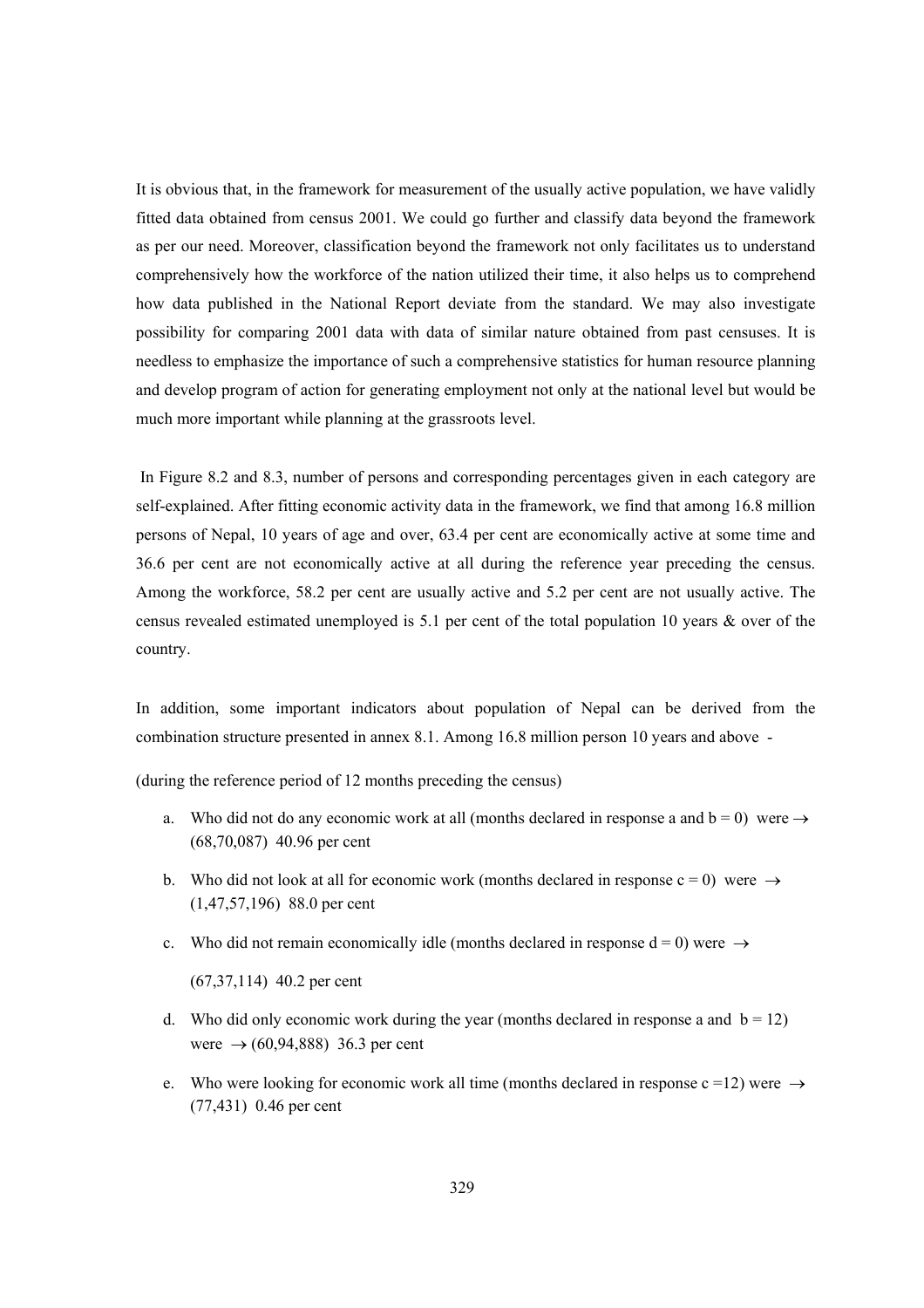- f. Who did not do any economic work all the time or not economically active at all (months declared in response  $d = 12$ ) were  $\rightarrow$  (61,33,040) 36.6 per cent.
- g. Who did not work at all but looked for work for some time (months declared in response  $(a+b) = 0, c > 0$  were  $\rightarrow (7,37,047)$  4.4 per cent.

Note : Population in parenthesis, percentage are per cent of total population age 10 years and over.

# **8.7.3 Published Data Census 2001**

The Central Bureau of Statistics thus far published results of census 2001 in National Reports, Population Census Results in Gender Perspective and Gender Statistics at a Glance (A fact Sheet, Population Census 2001). An over view of data on economic activity of population presented in published documents we find that they could not follow standard definition, loose consistency with each other in terms of nomenclature and classification used in data tables. Data could be made and used meaningfully if they are presented  $-$  a. in accordance with the standard, b. are consistent and c. made comparable with data obtained from other sources.

In the National Report, there are four basic tables (second part Table 23, 24, 25 and 36), relating to economic activity, other tables are based on table 24. If wisely used, data presented in those tables have own meaning and value, but they lack supporting definitions, explanatory notes and data depart from standard classification, loose consistency and comparison with the past. It is true that we could not pay much attention to the sensitivity of the subject and lack of exercise at the time of data tabulation and presentation, data classification deviate from the standard. Nevertheless, in some publications efforts have been made, at the initial stage, to classify these data in line with ILO standard. But in the later stage they also deviate from the track of standard. Hence, users of economic activity data are likely to be confused and must be aware of these anomalies. To clarify, data in Table 23 in the National report is based on responses on question 15 which is the activity a person was usually doing during the reference year preceding the census. Since data in Table 15 is based on usual activity performed, it does not fall under the purview of the framework. While data in Tables 24, 25 and 36 are based on question 16 (reported month/s by type of activity performed), we can classify and examine the data under the classification of the framework presented in the Figure 8.3. And at the same time we see how and where they deviate from the track of the standard.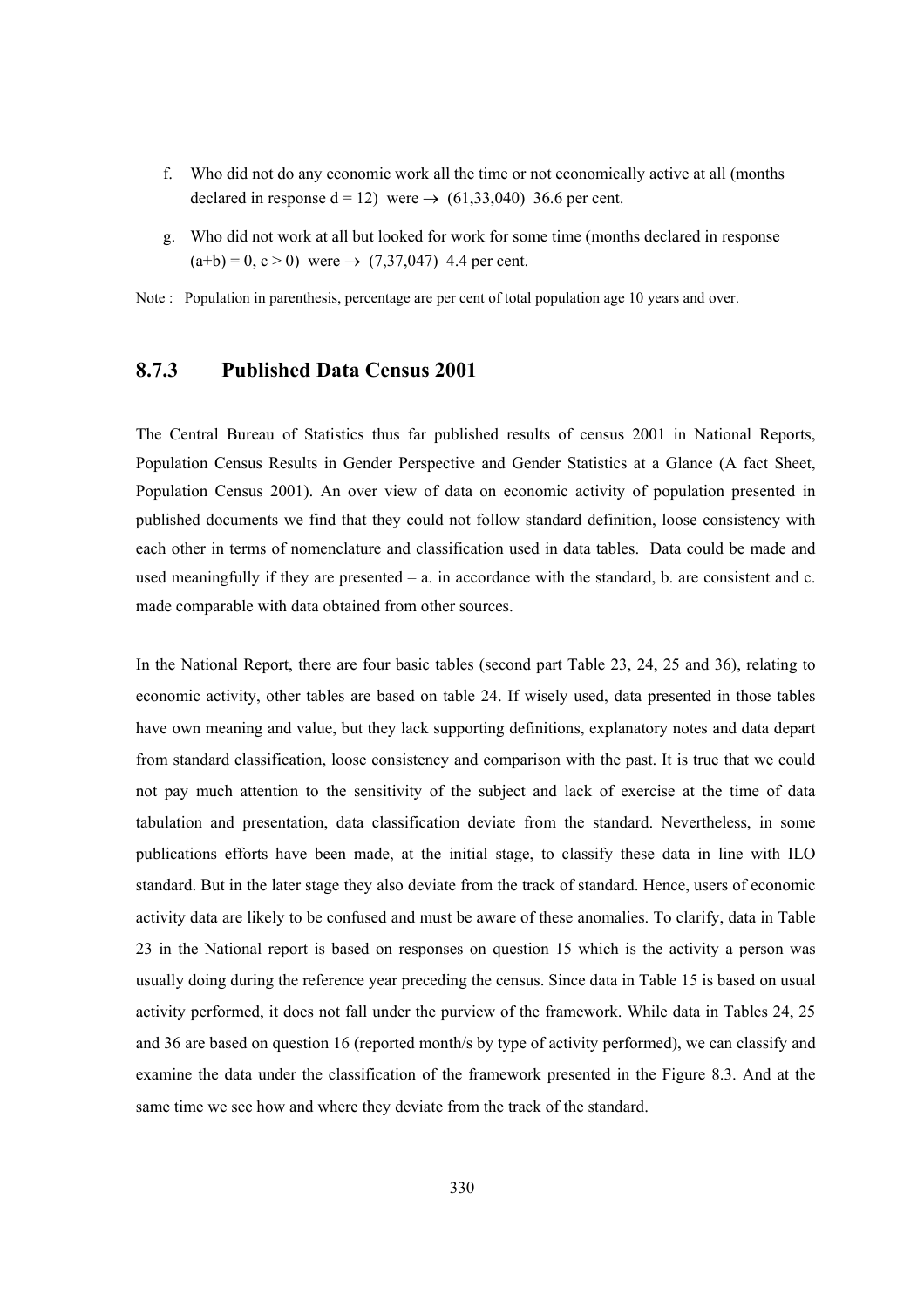In fact, it is relevant here to provide a brief definition for these data tables presented in the National Report. Population in Table 24 are those whose response on question 16 in category  $(a + b)$  is  $> 0$ month. Data in Table 25 is classification of total population in the first two groups in the framework, i. e. population economically active at some time, response category  $(a + b + c) > 0$  month, and not economically active at all,  $(a + b + c) = 0$  month. Population in Table 36 are those whose response in category  $(a + b)$  is  $\lt 6$  months, where response category a, b, c and d are as given in the Annex 8.1. Because, these stated four data Tables are generated from different data definitions, data must be used carefully and cautiously.

# **8.8 Comparison of 2001 Data with the Past**

It is judicious to examine whether 2001 data on economic activity can be compared with economic activity data of the past. From a review of published census documents, we find data on economic activity of population collected in censuses of Nepal has suffered comparison over time due to changes in definition of economically active, not economically active population from census to census. In this context we can sight one example. The author did some exercise on economic activity data obtained from 1981 and 1991 censuses of Nepal to compare percentage of economically active population by applying the same definition. To measure economically active and not active, the 1981 census used the criteria – who did economic work at least for 8 months during 12 months preceding the census, was Economically Active. But census 1991 used another criteria - who did economic work even for less than 3 months, during 12 months period preceding the census, was Economically Active. According to the definition of each census, per cent of economically active population was shown 65.1 and 56.6 in 1981 and 1991 respectively. But if we use the 1981 definition, the per cent economically active in 1991 comes out to be only 36.8 (Niroula, 1994) which is much lower than the stated figure, 56.6. In this regard, data from census 2001 is not the exception. Census 2001 adequately collected economic activity data to apply standard measurement and allow possibility for comparison. But data presented in the National Report could not be made comparable directly with the past census data. However, there are possibilities for comparing 2001 data with the past, to some extent, if definitions of the data are carefully examined.

# **8.9 Quality of Statistics**

Like other demographic statistics, statistics on the working force are subject to errors from various causes. Despite their limitations and the errors of measurement, labour force statistics collected in a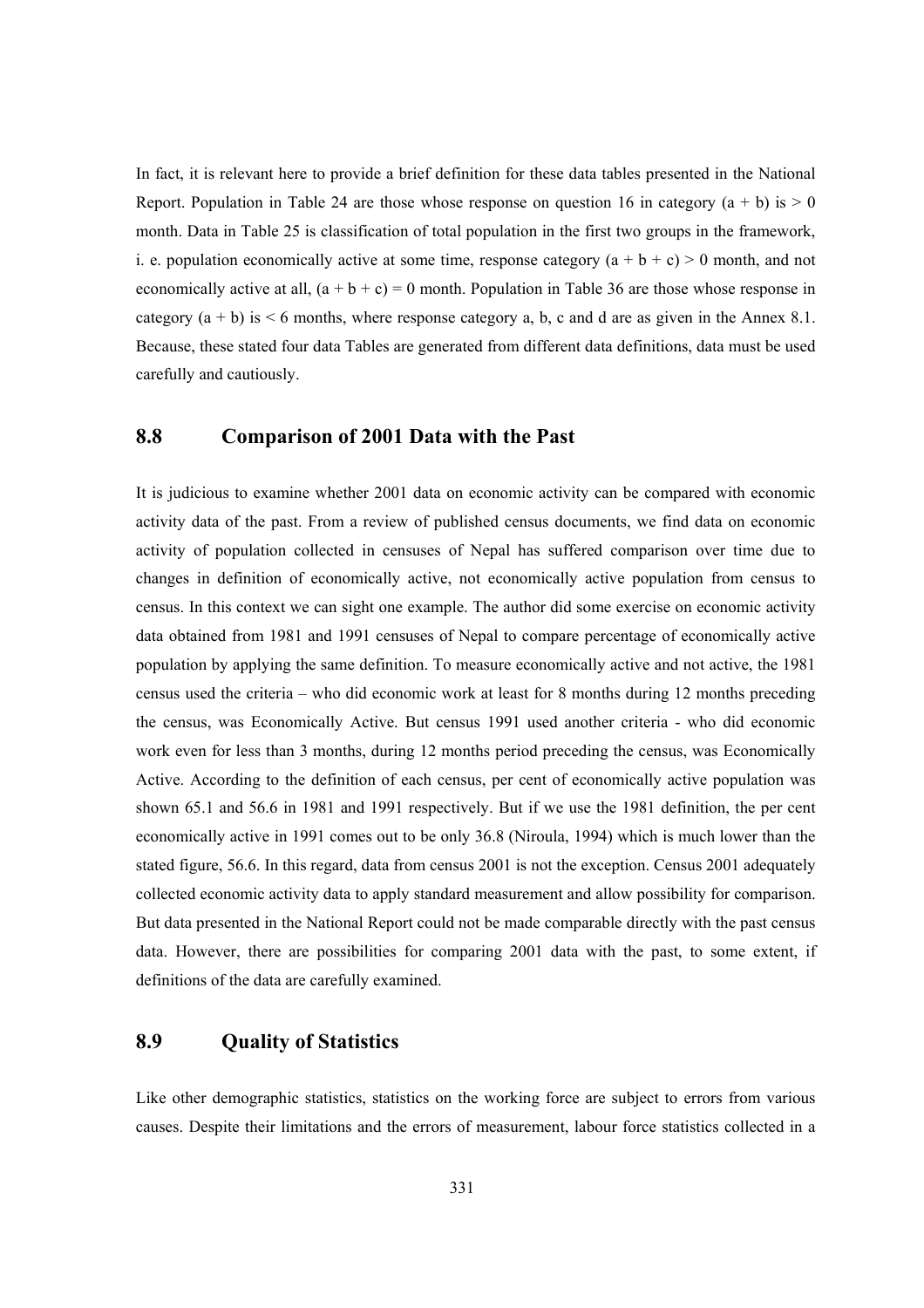census/survey have proven themselves highly useful. In the underdeveloped countries, the conceptual difficulties, operational clarity of economic and non-economic work/activities seems to be a more basic problem. At the operational level, in addition, response error such as - reporting of activity performed by individuals and computation of time for each activity performed may not be very precise and under reporting of activities, particularly performed by females, need not be over emphasized. Inconsistency in classification has affected both quality and uses of economic activity data of Nepal.

# **8.10 Uses and Limitations of Data**

Census statistics on the economically active population are especially useful in those countries that do not have a highly developed system of economic statistics from establishment sources. Planning for economic development is a very important use of such statistics. Statistics on economic activity provide much of the description of a nation's or of a region's human resources. Similarly data on occupational characteristics cross tabulated with other variables provide tremendous amount of information for economic planning and human resource utilization. Other uses of economic activity data are also described in literatures (UN, 1958; Shryock and Siegel, 1971).

The analysis of statistics on the economically active population is subject to limitations, both with respect to the changes in definition employed, and to the methods of compiling data. Data lack comparability with the results of the past censuses and sample household surveys because of different concepts, definitions, and the processing procedures applied. Similarly, time series data on economic activity is not strictly comparable, the reason we have mentioned.

# **8.11 Summary Conclusion**

Since the history of census taking, Nepal collected data on economic activity of her population. But the concept and definition of economic and non-economic activity/work used, type of questions administered, reference year and duration worked during the reference year, age of respondent to ask question changed from time to time. Over time and till 1991, attempts have been made to apply standard concept to define economic, non-economic activity/work, but basic questions were not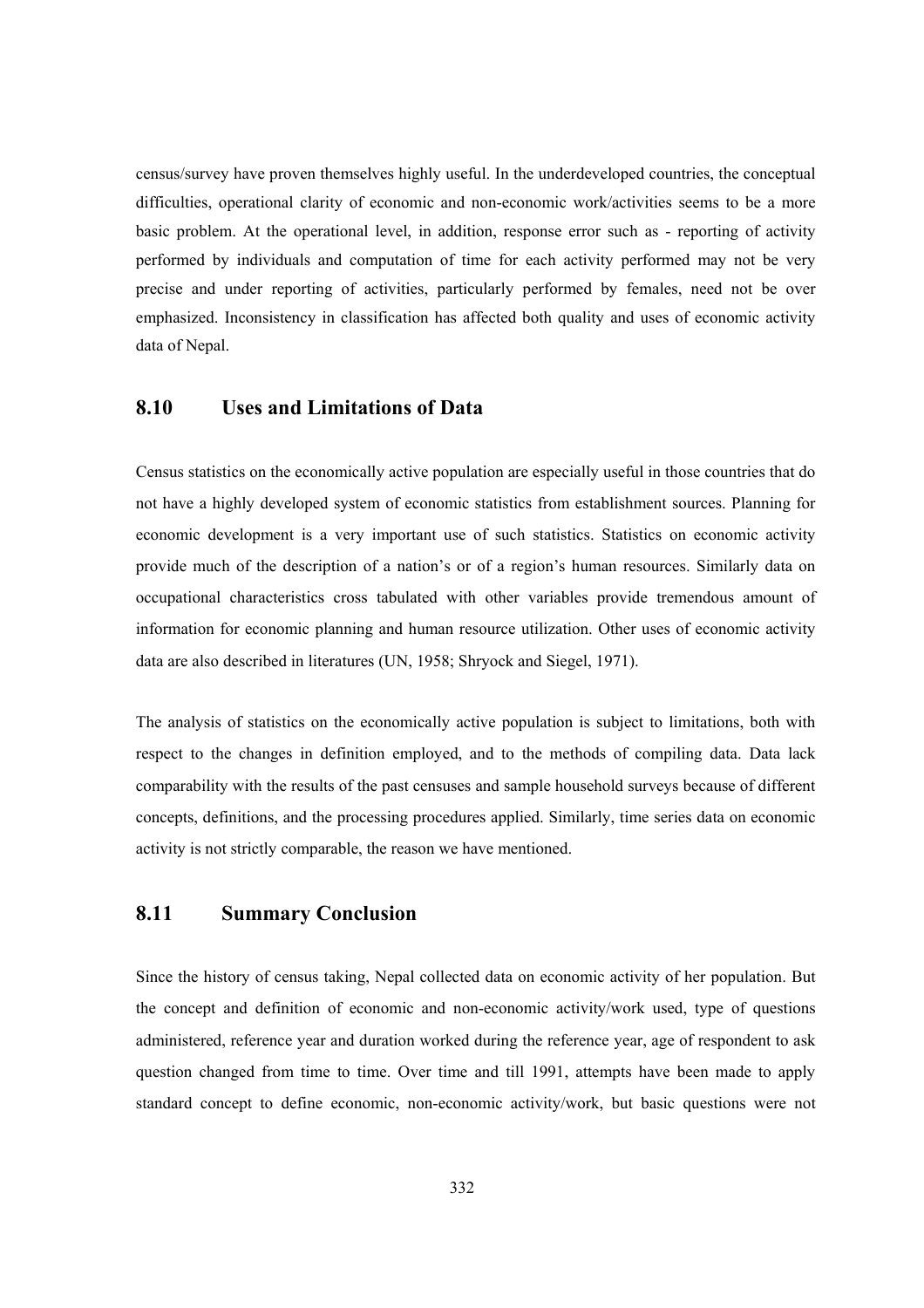properly addressed and adequately designed to collect data and apply standard measurement. However, in 2001, after series of discussion effort was made to design and administer adequate number of questions to meet requirements of the standard measurement and classification of economic activity data.

By a close scrutiny of definition applied to collect economic activity data and examination of requirements of standard definition and classification, we are convinced that economic activity data generated by census 2001 meets the requirement of standard classification. Accordingly, therefore, fitting exercise of 2001 data has been completed and concurrently estimates of population according to the ILO Framework are presented in the Figure 8.2. Moreover, in this exercise, it has also been possible to classify the workforce beyond the framework, and see how they used their time (based on stated four response categories) during the reference year. An exhaustive structure (combination of activity/work and time, in month, an individual spent performing different type of activity during the reference period of 12 months) to look at both the "Framework and Beyond" is presented in the annex 8.1 which facilitates us to search and analyse activities of population during the reference year. An example of the analysis is presented in the figure 8.3.

The exercise is the first of its kind in the history of analyzing census data on economic activity of population of Nepal. The exercise has, in fact, not only resolved the long felt but unsolved problem on standardizing data on economic activity of population collected by population censuses of Nepal but also provided clear guidelines for collection and presentation of economic activity data in the future censuses. The issue of improving quality of data, however, remains. Quality can be improved gradually by educating census personnel, particularly educating enumerators and respondents through training and publicity of topics under investigation before census enumeration.

 As the population classification is based on standard, this exercise provides a solid base to understand statistics on activities of the workforce, design population policy and formulate plan of action for generating employment at the national and grassroots level.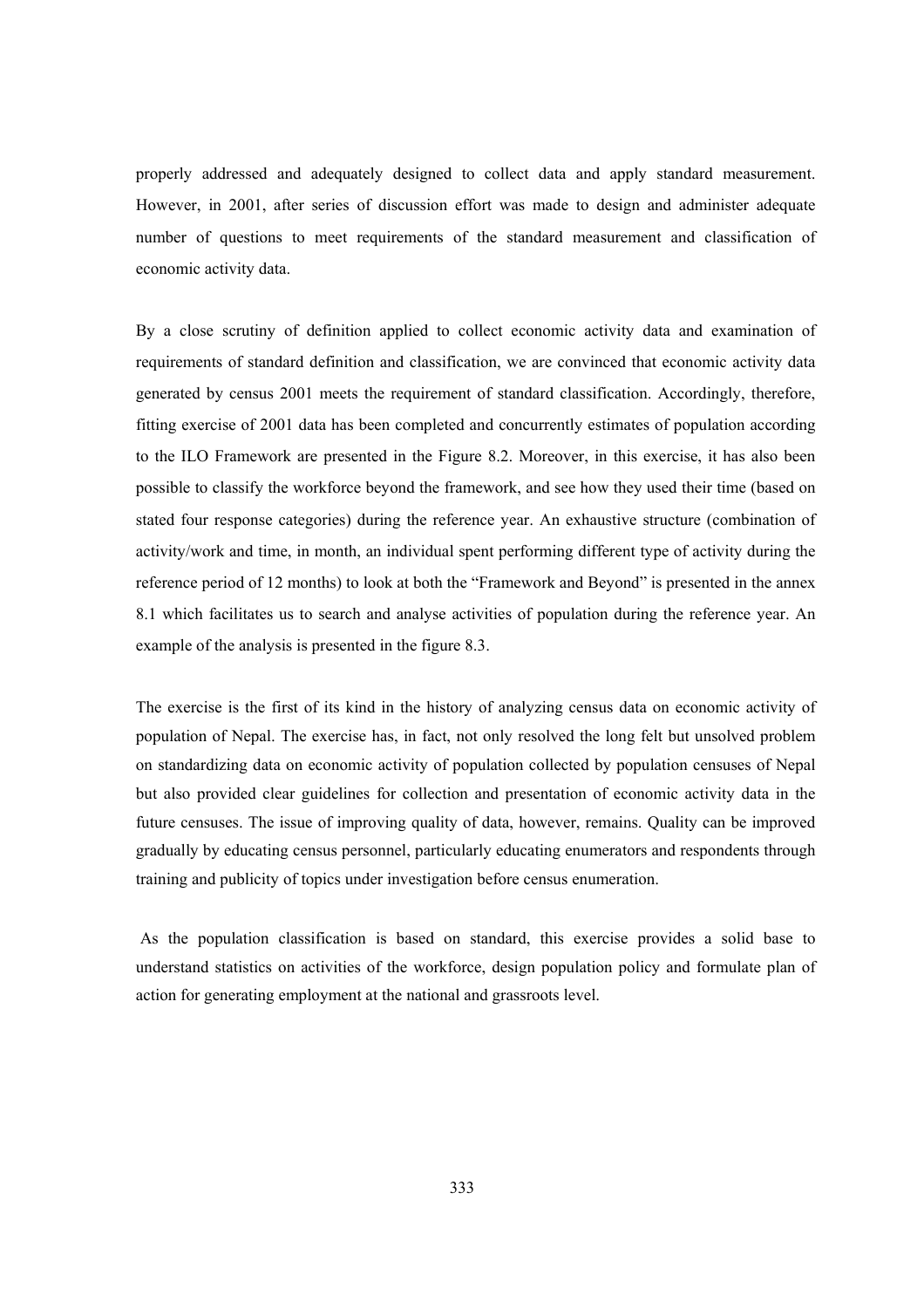# **References**

- Central Bureau of Statistics (1911–2001). *Census Questionnaires and Instruction Manuals*, Population Census 1911 to 2001, Thapathali, Kathmandu.
- Central Bureau of Statistics (1987). *Population Monograph of Nepal*, National Planning Commission, Kathmandu, Nepal.
- Central Bureau of Statistics (1995). *Population Monograph of Nepal*, National Planning Commission, Kathmandu, Nepal.
- Central Bureau of Statistics (1998/99). *Report on the Nepal Labour Force Survey*, National Planning Commission, Kathmandu, Nepal.
- Central Bureau of Statistics (2001). *Rastiya Janaganana 2058, Janaganana Nirdesika* (Population Census 2001 instruction Manual, in Nepali), Thapathali, Kathmandu.
- Central Bureau of Statistics (2002). *Population Census 2001, National Report*, National Planning Commission, Kathmandu, Nepal.
- Central Bureau of Statistics (2002). *Population Census Results in Gender Perspective* (three Volumes), National Planning Commission, Kathmandu, Nepal, December, 2002.
- Central Bureau of Statistics (2003). *Gender Statistics at a Glance* (Folder on Gender Statistics), National Planning Commission, Kathmandu, Nepal.
- International Labour Organization (1990). *Survey of Economically Active Population, Employment, Unemployment and Under Employment;* An ILO Manual on Concepts and Methods, Geneva.
- Niroula (1994). A Note on Use of Labour Force Data in the Changed Perspective, in *Nepal Population Journal, Vol. 2 – 3,* Population Association of Nepal (PAN), Kathmandu.
- Shryock and Seigel (1971). *Methods and Materials of Demography*, United States Department of Commerce, Bureau of the Census, Washington DC, USA.
- United Nations (1958). *Hand Book of Population Census Methods*, Vol. II, Economic Characteristics of Population, Studies in Methods, Series F, No. 5, New York, 1958.
- United Nations (1993). *System of National Accounts*, 1993, United Nations, New York.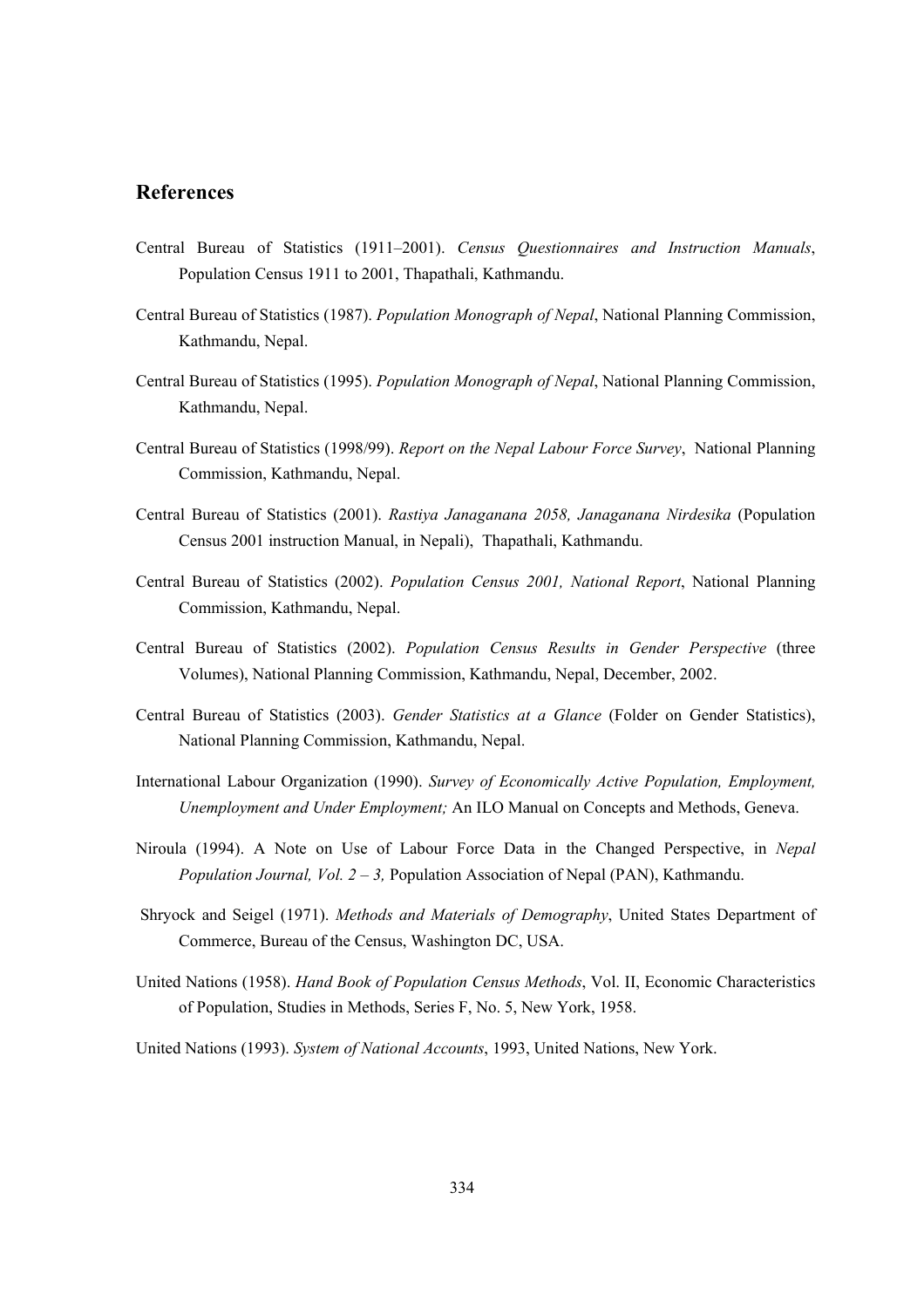#### **Annex 8.1 : Combination of response categories and stated month(s), Census 2001.**

### *Question no. 16 (in Form 2, for Sample Households)*

### *In the last 12 months, how many months did ….. do/performed the following types of work ?*

Response category

- a. Economic Activity ……… Month
- b. Extended Economic Activity ……… Month
- c. Seeking for Economic Job ……… Month
- d. Did not do any Economic Activity ……… Month Total 12 Months

| Combination of response category |           |                  |                         |                         |                           | Combination of month stated in each response category during the<br>reference period of 12 months |                                                                |                          |                         |                          |                         |                  |                  |                  |                                                    |                          |
|----------------------------------|-----------|------------------|-------------------------|-------------------------|---------------------------|---------------------------------------------------------------------------------------------------|----------------------------------------------------------------|--------------------------|-------------------------|--------------------------|-------------------------|------------------|------------------|------------------|----------------------------------------------------|--------------------------|
|                                  | $(a+b) =$ | $\overline{0}$   |                         |                         |                           |                                                                                                   |                                                                |                          |                         |                          |                         |                  |                  |                  |                                                    |                          |
| $(a+b+c) = 0$ month              | $c =$     | $\boldsymbol{0}$ |                         |                         |                           | $\leftarrow$ Not Economically active at all during the year                                       |                                                                |                          |                         |                          |                         |                  |                  |                  |                                                    |                          |
|                                  | $d =$     | 12               |                         |                         |                           |                                                                                                   |                                                                |                          |                         |                          |                         |                  |                  |                  |                                                    |                          |
|                                  | $(a+b) =$ | $\mathbf{1}$     | $\boldsymbol{0}$        |                         |                           |                                                                                                   |                                                                |                          |                         |                          |                         |                  |                  |                  |                                                    |                          |
| $(a+b+c) = 1$ month              | $c =$     | $\overline{0}$   | $\mathbf{1}$            |                         |                           |                                                                                                   |                                                                |                          |                         |                          |                         |                  |                  |                  |                                                    | Not Usually Active ----- |
|                                  | $d =$     | 11               | 11                      |                         |                           |                                                                                                   |                                                                |                          |                         |                          |                         |                  |                  |                  |                                                    |                          |
|                                  | $(a+b) =$ | $\overline{2}$   | $\mathbf{1}$            | $\boldsymbol{0}$        |                           |                                                                                                   |                                                                |                          |                         |                          |                         |                  |                  |                  |                                                    |                          |
| $(a+b+c) = 2$ months             | $c =$     | $\overline{0}$   | $\mathbf{1}$            | $\overline{c}$          |                           |                                                                                                   |                                                                |                          |                         |                          |                         |                  |                  |                  |                                                    |                          |
|                                  | $d =$     | 10               | 10                      | 10                      |                           |                                                                                                   |                                                                |                          |                         |                          |                         |                  |                  |                  |                                                    |                          |
|                                  | $(a+b) =$ | 3                | $\overline{2}$          | $\mathbf{1}$            | $\boldsymbol{0}$          |                                                                                                   |                                                                |                          |                         |                          |                         |                  |                  |                  |                                                    |                          |
| $(a+b+c) = 3$ months             | $c =$     | $\boldsymbol{0}$ | $\mathbf{1}$            | $\overline{c}$          | 3                         |                                                                                                   |                                                                |                          |                         |                          |                         |                  |                  |                  |                                                    |                          |
|                                  | $d =$     | 9                | 9                       | 9                       | 9                         |                                                                                                   |                                                                |                          |                         |                          |                         |                  |                  |                  |                                                    |                          |
|                                  | $(a+b) =$ | 4                | $\mathfrak{Z}$          | $\overline{c}$          | $\,1$                     | $\boldsymbol{0}$                                                                                  |                                                                |                          |                         |                          |                         |                  |                  |                  |                                                    |                          |
| $(a+b+c) = 4$ months             | $c =$     | $\boldsymbol{0}$ | $\mathbf{1}$            | $\overline{c}$          | 3                         | 4                                                                                                 |                                                                |                          |                         |                          |                         |                  |                  |                  |                                                    |                          |
|                                  | $d =$     | 8                | 8                       | 8                       | 8                         | 8                                                                                                 |                                                                |                          |                         |                          |                         |                  |                  |                  |                                                    |                          |
|                                  | $(a+b) =$ | 5                | 4                       | 3                       | $\overline{c}$            | $\mathbf{1}$                                                                                      | $\boldsymbol{0}$                                               |                          |                         |                          |                         |                  |                  |                  |                                                    |                          |
| $(a+b+c) = 5$ months             | $c =$     | $\overline{0}$   | $\mathbf{1}$            | $\overline{2}$          | 3                         | 4                                                                                                 | 5                                                              |                          |                         |                          |                         |                  |                  |                  |                                                    |                          |
|                                  | $d =$     | 7                | $\boldsymbol{7}$        | 7                       | $\overline{7}$            | 7                                                                                                 | $\boldsymbol{7}$                                               |                          |                         |                          |                         |                  |                  |                  |                                                    |                          |
|                                  | $(a+b) =$ | 6                | $\overline{5}$          | $\overline{4}$          | $\overline{\overline{3}}$ | $\overline{2}$                                                                                    | $\overline{1}$                                                 | $\boldsymbol{0}$         |                         |                          |                         |                  |                  |                  | - Economically Active at some time during the year |                          |
| $(a+b+c) = 6$ months             | $c =$     | 0                | $\mathbf{1}$            | $\overline{\mathbf{c}}$ | 3                         | 4                                                                                                 | $\sqrt{5}$                                                     | 6                        |                         |                          |                         |                  |                  |                  |                                                    |                          |
|                                  | $d =$     | 6                | 6                       | 6                       | $\boldsymbol{6}$          | 6                                                                                                 | 6                                                              | 6                        |                         |                          |                         |                  |                  |                  |                                                    |                          |
|                                  | $(a+b) =$ | 7                | $\sqrt{6}$              | 5                       | 4                         | 3                                                                                                 | $\overline{c}$                                                 | $\,1$                    | $\boldsymbol{0}$        |                          |                         |                  |                  |                  |                                                    |                          |
| $(a+b+c) = 7$ months             | $c =$     | $\boldsymbol{0}$ | $\mathbf{1}$            | $rac{2}{5}$             | 3                         | $\overline{4}$                                                                                    | 5                                                              | 6                        | $\boldsymbol{7}$        |                          |                         |                  |                  |                  |                                                    |                          |
|                                  | $d =$     | 5                | 5                       |                         | 5                         | 5                                                                                                 | 5                                                              | 5                        | 5                       |                          |                         |                  |                  |                  |                                                    |                          |
|                                  | $(a+b) =$ | 8                | $\overline{7}$          | 6                       | 5                         | $\overline{4}$                                                                                    | 3                                                              | $\overline{2}$           | $\mathbf{1}$            | $\boldsymbol{0}$         |                         |                  |                  |                  |                                                    |                          |
| $(a+b+c) = 8$ months             | $c =$     | $\overline{0}$   | $\,1$                   | $\overline{c}$          | $\overline{\mathbf{3}}$   | 4                                                                                                 | 5                                                              | 6                        | $\overline{7}$          | $\,$ 8 $\,$              |                         |                  |                  |                  |                                                    |                          |
|                                  | $d =$     | 4                | $\overline{4}$          | 4                       | 4                         | 4                                                                                                 | $\overline{4}$                                                 | $\overline{\mathcal{L}}$ | $\overline{\mathbf{4}}$ | $\overline{4}$           |                         |                  |                  |                  |                                                    |                          |
|                                  | $(a+b) =$ | 9                | 8                       | 7                       | 6                         | 5                                                                                                 | 4                                                              | 3                        | $\overline{2}$          | $\mathbf{1}$             | $\boldsymbol{0}$        |                  |                  |                  |                                                    | Usually Active           |
| $(a+b+c) = 9$ months             | $c =$     | $\mathbf{0}$     | $\mathbf{1}$            | $\overline{c}$          | 3                         | 4                                                                                                 | 5                                                              | 6                        | $\overline{7}$          | 8                        | 9                       |                  |                  |                  |                                                    |                          |
|                                  | $d =$     | 3                | $\overline{\mathbf{3}}$ | 3                       | $\overline{\mathbf{3}}$   | 3                                                                                                 | 3                                                              | 3                        | $\overline{\mathbf{3}}$ | $\overline{\mathbf{3}}$  | $\overline{\mathbf{3}}$ |                  |                  |                  |                                                    |                          |
| $(a+b+c) = 10$ months            | $(a+b) =$ | 10               | $\boldsymbol{9}$        | 8                       | 7                         | 6                                                                                                 | 5                                                              | $\overline{4}$           | $\overline{\mathbf{3}}$ | $\sqrt{2}$               | $\mathbf{1}$            | $\boldsymbol{0}$ |                  |                  |                                                    |                          |
|                                  | $c =$     | 0                | $\mathbf{1}$            | $\overline{\mathbf{c}}$ | 3                         | 4                                                                                                 | 5                                                              | 6                        | $\boldsymbol{7}$        | $\,$ 8 $\,$              | 9                       | $10\,$           |                  |                  |                                                    |                          |
|                                  | $d =$     | 2                | $\overline{2}$          | $\overline{c}$          | 2                         | $\overline{c}$                                                                                    | $\overline{c}$                                                 | $\overline{c}$           | $\overline{c}$          | $\overline{c}$           | $\overline{c}$          | $\overline{c}$   |                  |                  |                                                    |                          |
|                                  | $(a+b) =$ | 11               | 10                      | 9                       | 8                         | $\overline{7}$                                                                                    | 6                                                              | 5                        | $\overline{4}$          | $\overline{\mathbf{3}}$  | $\overline{2}$          | $\mathbf{1}$     | $\boldsymbol{0}$ |                  |                                                    |                          |
| $(a+b+c) = 11$ months            | $c =$     | $\mathbf{0}$     | $\mathbf{1}$            | $\overline{c}$          | 3                         | $\overline{\mathcal{L}}$                                                                          | 5                                                              | 6                        | $\overline{7}$          | $\,$ 8 $\,$              | 9                       | 10               | 11               |                  |                                                    |                          |
|                                  | $d =$     | $\mathbf{1}$     | $\mathbf{1}$            | 1                       | 1                         | $\mathbf{1}$                                                                                      | 1                                                              | $\mathbf{1}$             | $\mathbf{1}$            | $\mathbf{1}$             | $\mathbf{1}$            | $\mathbf{1}$     | $\mathbf{1}$     |                  |                                                    |                          |
|                                  | $(a+b) =$ | 12               | 11                      | 10                      | 9                         | 8                                                                                                 | 7                                                              | $\overline{6}$           | 5                       | $\overline{\mathcal{L}}$ | 3                       | $\overline{2}$   | $\mathbf{1}$     | $\boldsymbol{0}$ |                                                    |                          |
| $(a+b+c) = 12$ months            | $c =$     | $\overline{0}$   | $\mathbf{1}$            | $\overline{2}$          | 3                         | 4                                                                                                 | 5                                                              | 6                        | $\overline{7}$          | 8                        | 9                       | 10               | 11               | 12               |                                                    |                          |
|                                  | $d =$     | $\boldsymbol{0}$ | $\mathbf{0}$            | $\theta$                | $\theta$                  | $\theta$                                                                                          | $\boldsymbol{0}$                                               | $\boldsymbol{0}$         | $\theta$                | $\theta$                 | $\overline{0}$          | $\mathbf{0}$     | $\mathbf{0}$     | $\mathbf{0}$     |                                                    |                          |
|                                  |           | $\leftarrow$     |                         |                         |                           | <b>Usually Employed</b>                                                                           | $\leftarrow$ Usually Unemployed $\rightarrow$<br>$\rightarrow$ |                          |                         |                          |                         |                  |                  |                  |                                                    |                          |

Note : To simplify the presentation and without losing required information, response categories a and b are combined in one group.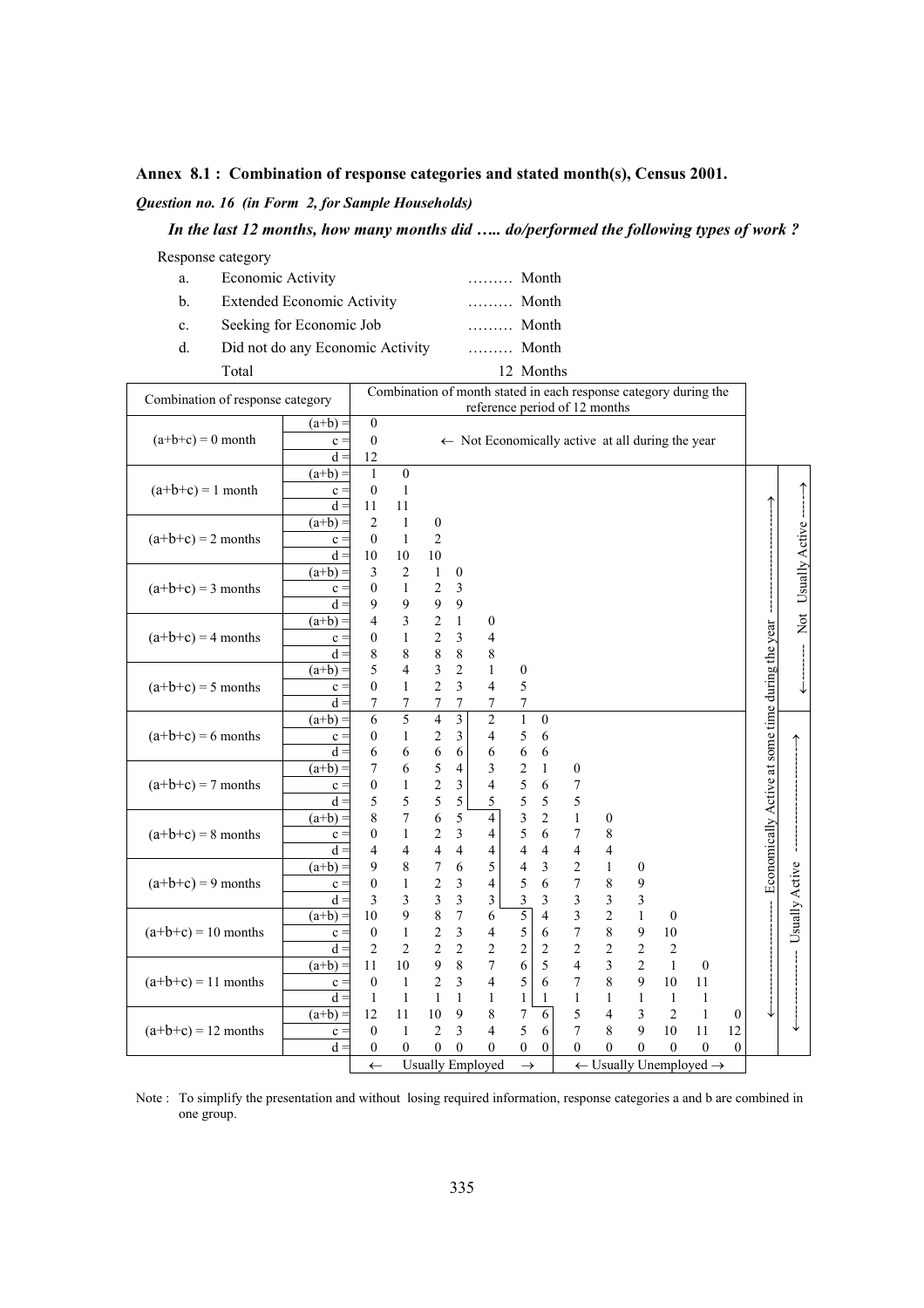## **Annex 8. 2 : To collect information on economic activity of population questions administered since 1952/54 census of Nepal are presented below (**questions administered were in Nepali language) **-**

### **Census 1952/54**

Individual Schedule

(Question on economic activity asked for all individuals, lower age limit not mentioned, data available for age <15 years, 15 years and over)

#### *Question 8. Do you earn for own living ? 1. Yes 2. No*

If yes,

- a. What was the occupation ? What type of work did …. do in that occupation ?
- b. What was the status of work ?
	- 1. Employer
	- 2. Employee
	- 3. Own account worker

# *Question 9. If …. does not earn for own living in q. 8, what is the occupation of the person who earns for ….'s living? What type of work s/he did in that occupation?*

*Question 10. A. Does …. work these days? 1. Yes 2. No* 

 *If no,* 

 *B. What is the reason ?* 

### **Census 1961**

Individual Schedule

(Question asked for all individual age 15 years and over)

*Question 13. a. (During the year preceding the census) Did …. do any economic work for at* 

*least 7/8 months? 1. Yes 2. No* 

 *If no,* 

- *b. What was the reason for not doing economic work ?* 
	- 1. Household duties
	- 2. Old Age
	- 3. Study
	- 4. Physically disabled
	- 5. Chronic disease
	- 6. Maharogi
	- 7. Mentally retarded
	- 8. Prison/orphanage
	- 9. Pension/income etc.
	- 10. Others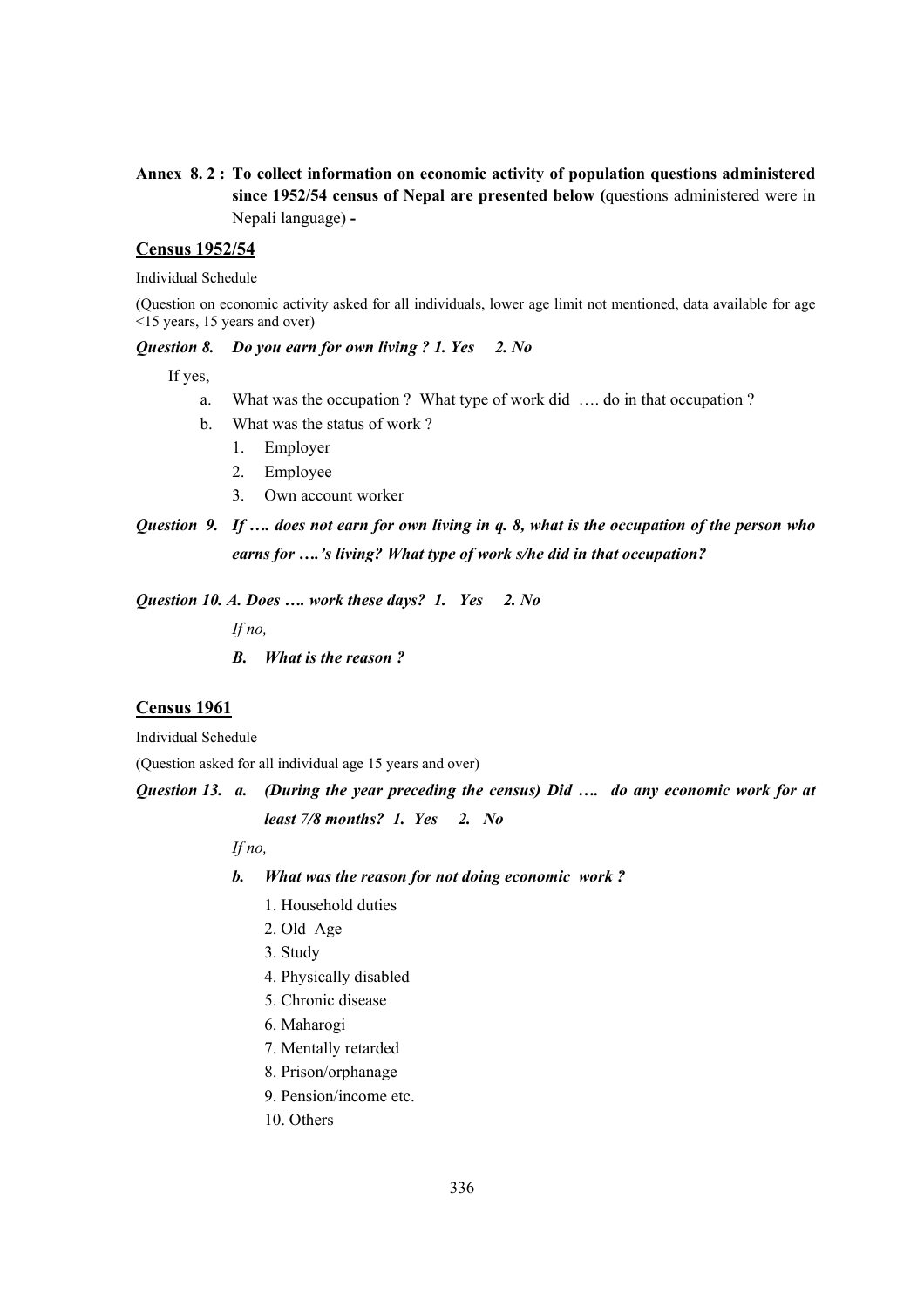If Yes in Q. 13a,

*Question 14. What was …… 's Occupation (type of work)* 

# *Question 15. What was …… 's Industry of work*

*Question 16. What was …… 's status of work ?* 

- 1. Employers
- 2. Own account worker
- 3. Employee
- 4. Unpaid family worker.

## **Census 1971**

Individual Schedule

(Question asked for all individual age 10 years and over)

# *Question 15. Did ……. do any economic/ gainful work ? 1. Yes 2. No*

If yes,

- a. In which district ……………………
- b. Occupation ……………………
- c. Industry ……………………
- d. Status of Work
	- 1. Employer
	- 2. Employee
	- 3. Own account worker
	- 4. Unpaid family worker.

If no,

#### *Question 16. What was the reason…….was not doing economic/gainful work?*

- 1. Household duties
- 2. Study
- 3. Old age
- 4. Chronic disease
- 5. Maharogi
- 6. Physically disabled
- 7. Mentally retarded
- 8. Prison/orphanage
- 9. Pension/income etc.
- 10. Others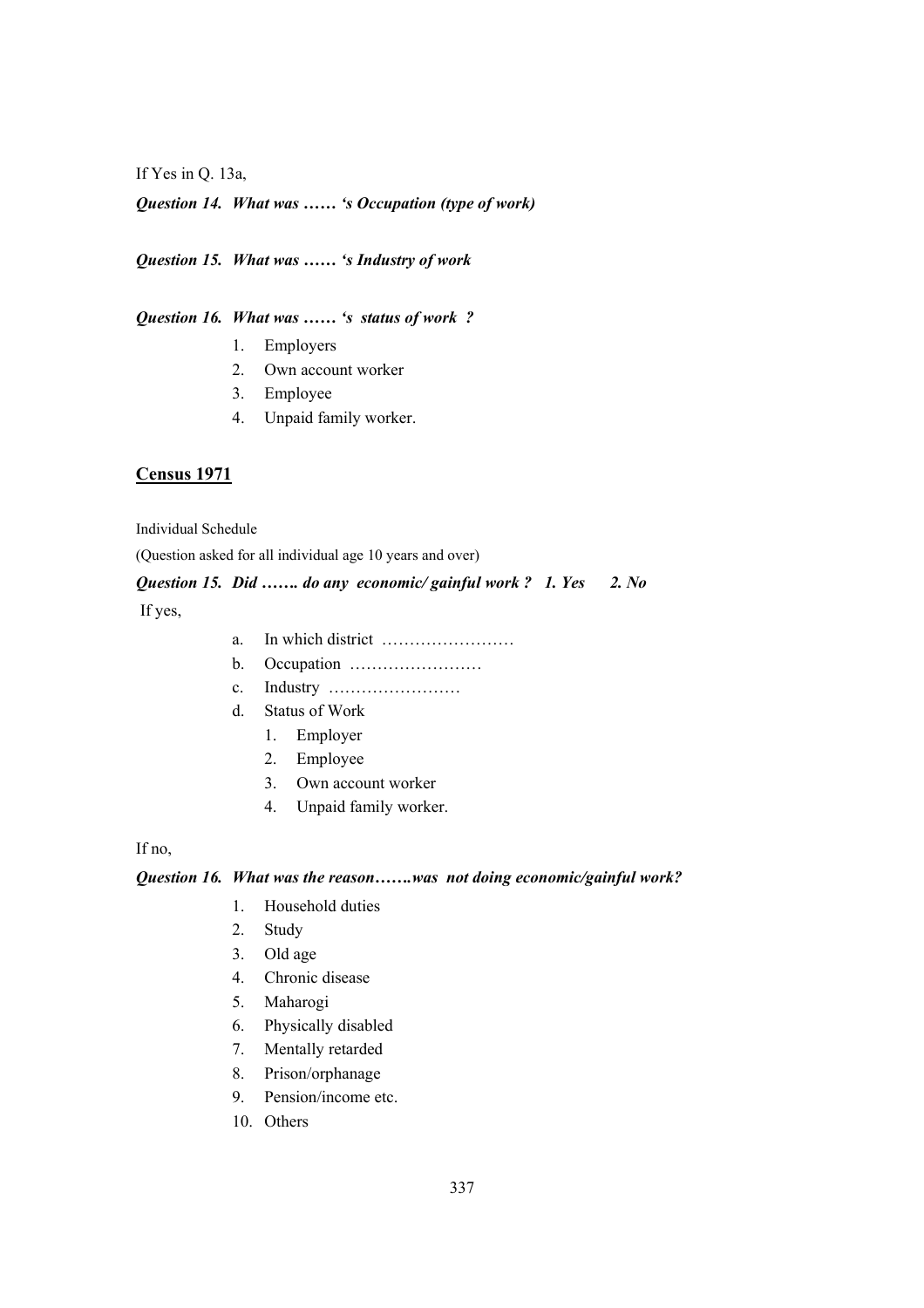#### **Census 1981**

Individual Schedule

(Question asked for all individual age 10 years and over)

#### *Question 20. (in the last week) Did …. Do any economic work? 1. Yes 2. No*

If no,

#### *Question 21. Did … look for any economic work?*

 *1. Yes 2. No* 

*Question 22. (in the last 12 months) Did …. Do any economic work for at least 8 months ?* 

1. Yes 2. No

*Question 23.* (In the last12 months) *If …… did not do any economic work for at least 8 months, what was the main reason for not doing economic work ?* 

- 1. Household duties
- 2. Study
- 3. Old age
- 4. Chronic disease
- 5. Physically disabled
- 6. Mentally retarded
- 7. Prison/orphanage
- 8. Pension/income etc.
- 9. Looked for economic work
- 10. others, specify .....

If yes in Q. 22,

*Question 24. What was the Occupation ……….* 

*Question 25. What was the Industry of work ……….* 

#### *Question 26. What was the Status of Work*

- 1. Employer
- 2. Employee
- 3. Own account worker
- 4. Unpaid family worker.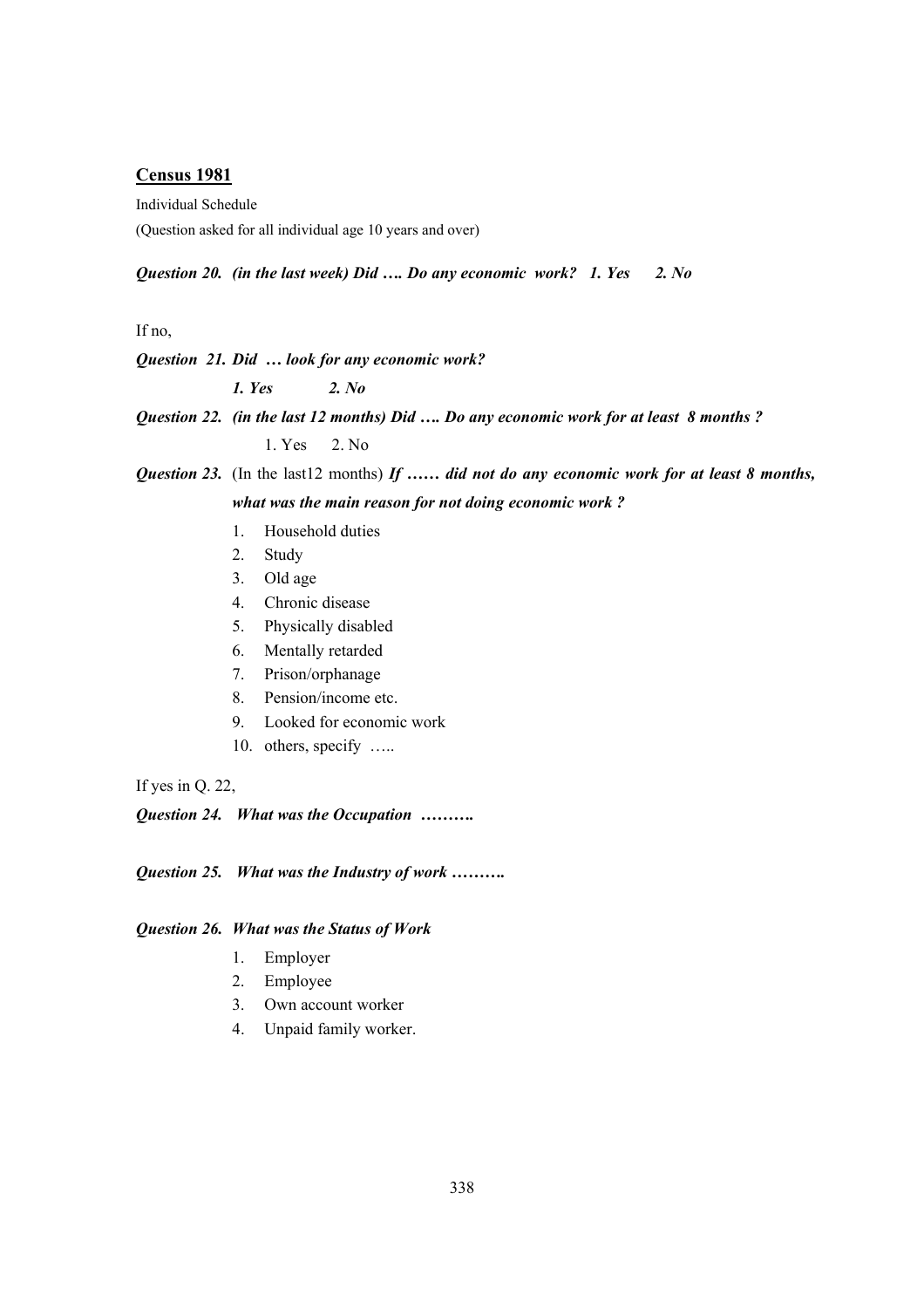#### **Census 1991**

#### Individual Schedule

(Question asked for all individual age 10 years and over)

In the last 12 months preceding the census,

### *Question 18. What type of work (economic or non-economic) …… was usually doing?*

- 1. Own agricultural activity
- 2. Wage/salary earning
- 3. Own non-agricultural activity
- 4. Did not do any economic work.

#### *Question 19. How many months did ….. do economic work (response 1, 2 and 3 in Q. 18)?*

- 1. Eight months and above
- 2. 6 to 7 months
- 3. 3 to 5 months
- 4. Less than 3 months

If response 1 or 2 or 3 in Q. 18,

*Question 20.* (during the reference period) *What type of work did ….usually do (occupation) ……* 

*Question 21. Where did …. Worked (industry) ……* 

#### *Question 22. What was…. 's status of work*

- 1. Employer
- 2. Employee
- 3. Own account worker
- 4. Unpaid family worker.

#### If response 4 in Q. 18,

*Question 23. What was the main reason for ……. not usually doing economic work ?* 

- 1. Household duties
- 2. Study
- 3. Old age
- 4. Pension/income etc.
- 5. Physically /mentally sick
- 6. Prison/orphanage
- 7. Other (specify) …….